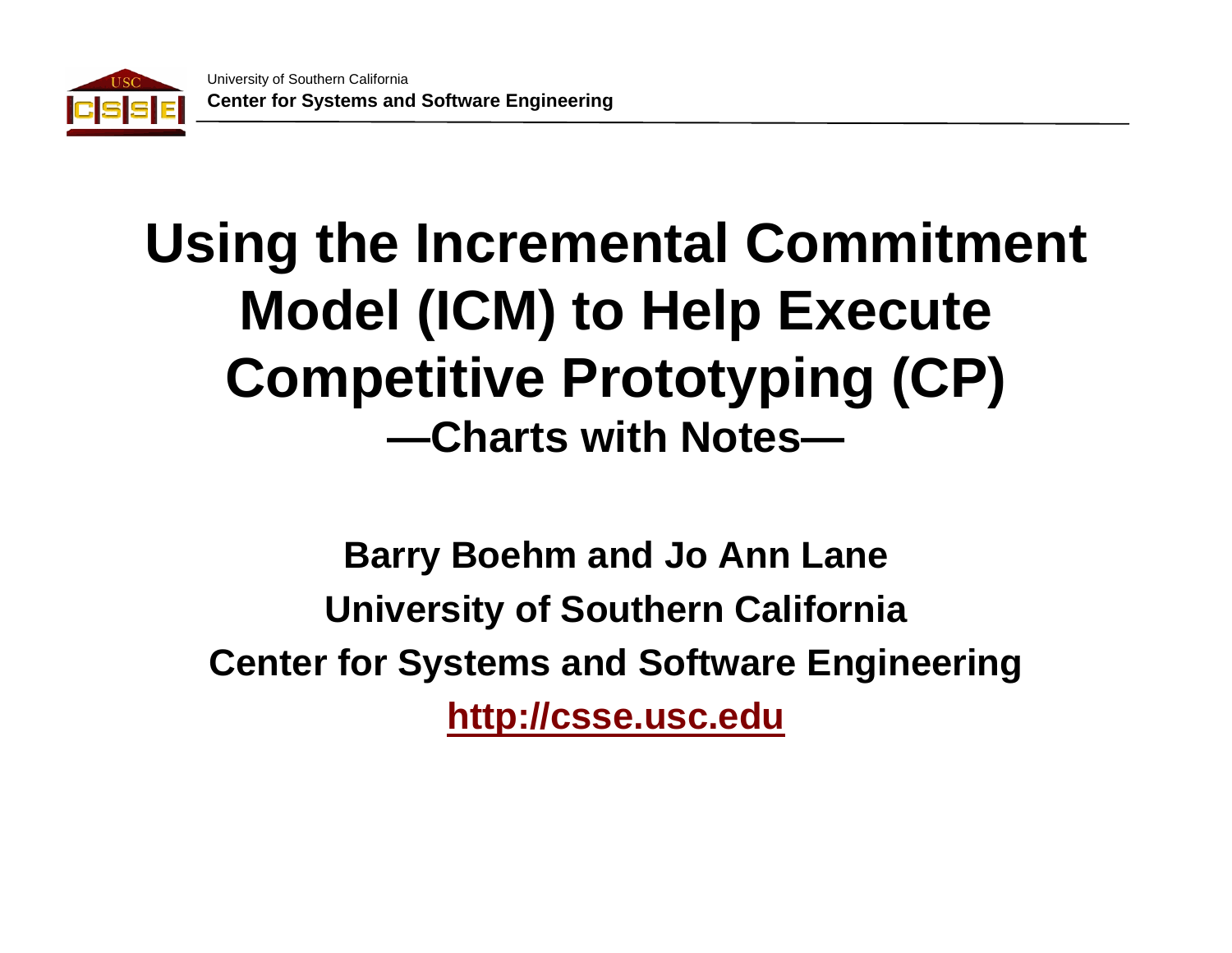

# **Outline**



- **Nature of the ICM**
- **Applying ICM Principles to CP**
- **Conclusions, References, Acronyms** –**Copy of Young Memo**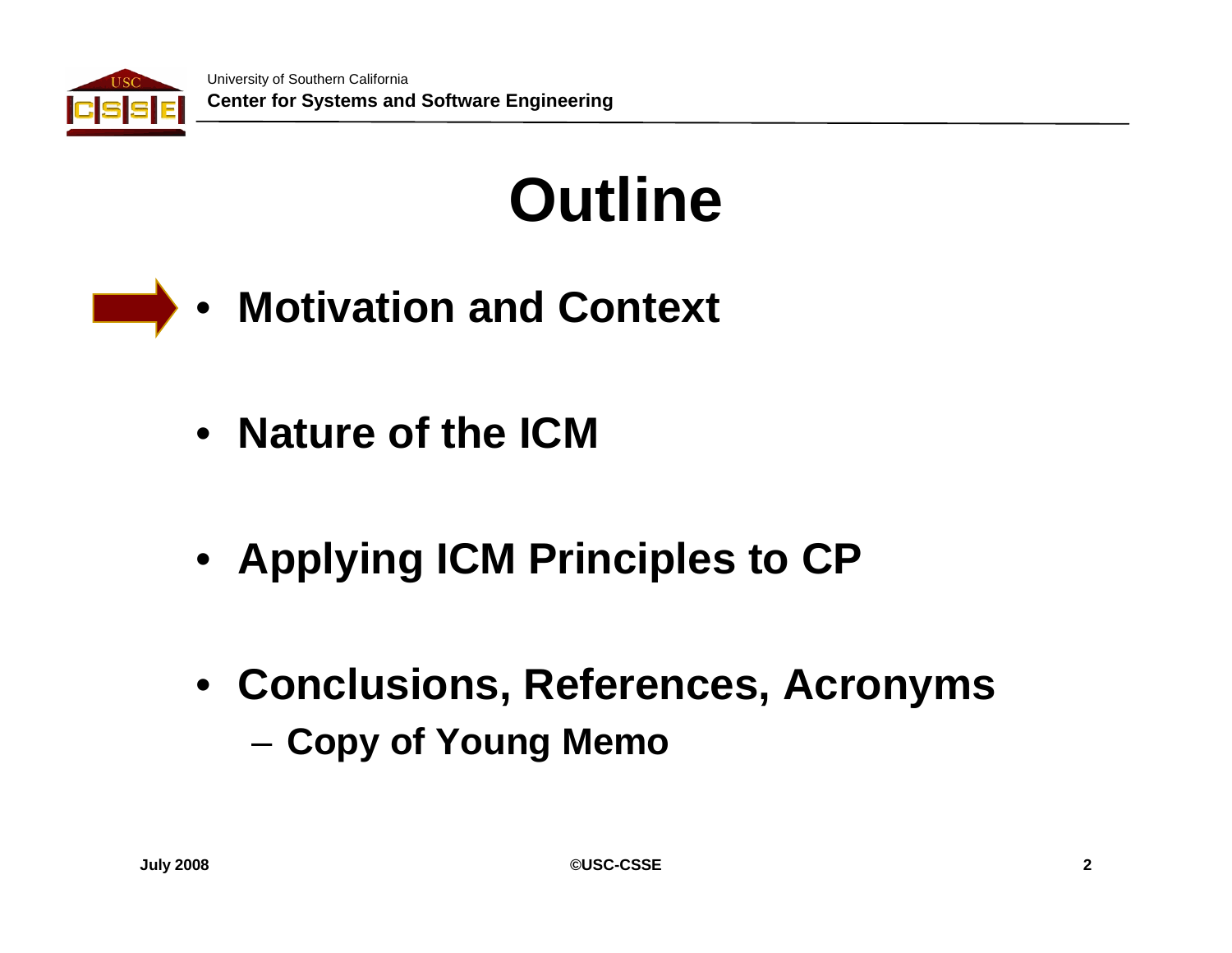

# **Motivation and Context**

- **DoD is emphasizing CP for system acquisition**
	- –**Young memo, September 2007**
- **CP can produce significant benefits, but also has risks**
	- **Benefits related to incremental commitment**
	- –**Examples of risks from experiences, workshops**
- **The risk-driven ICM can help address the risks** –**Primarily through its underlying principles**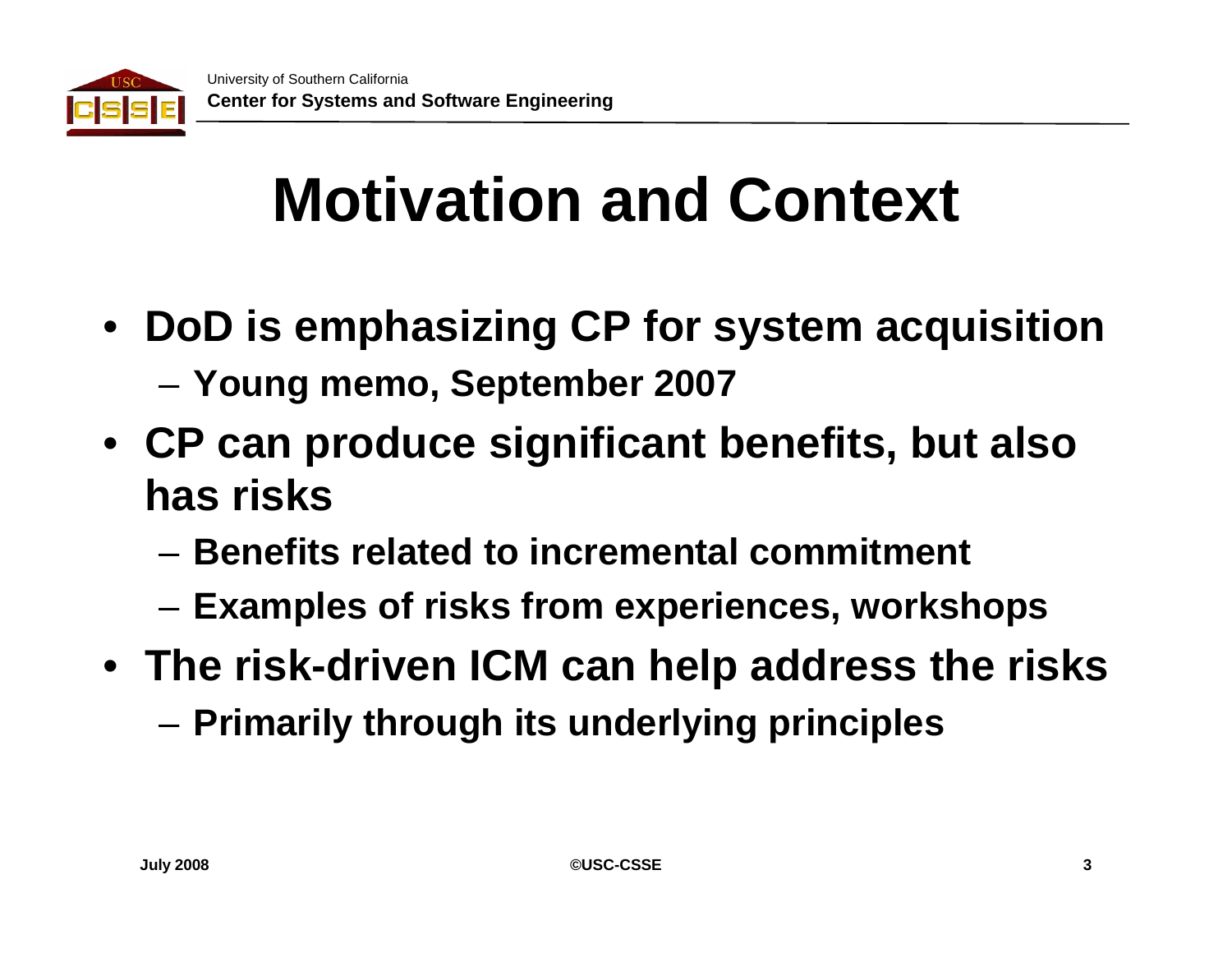

## **Young Memo: Prototyping and Competition**

- • **Discover issues before costly SDD phase**
	- –**Producing detailed designs in SDD**
	- –**Not solving myriad technical issues**
- **Services and Agencies to produce competitive prototypes through Milestone B**
	- – **Reduce technical risk, validate designs and cost estimates, evaluate manufacturing processes, refine requirements**
- **Will reduce time to fielding**
	- – **And enhance govt.-industry teambuilding, SysE skills, attractiveness to next generation of technologists**
- **Applies to all programs requiring USD(AT&L) approval**
	- –**Should be extended to appropriate programs below ACAT I**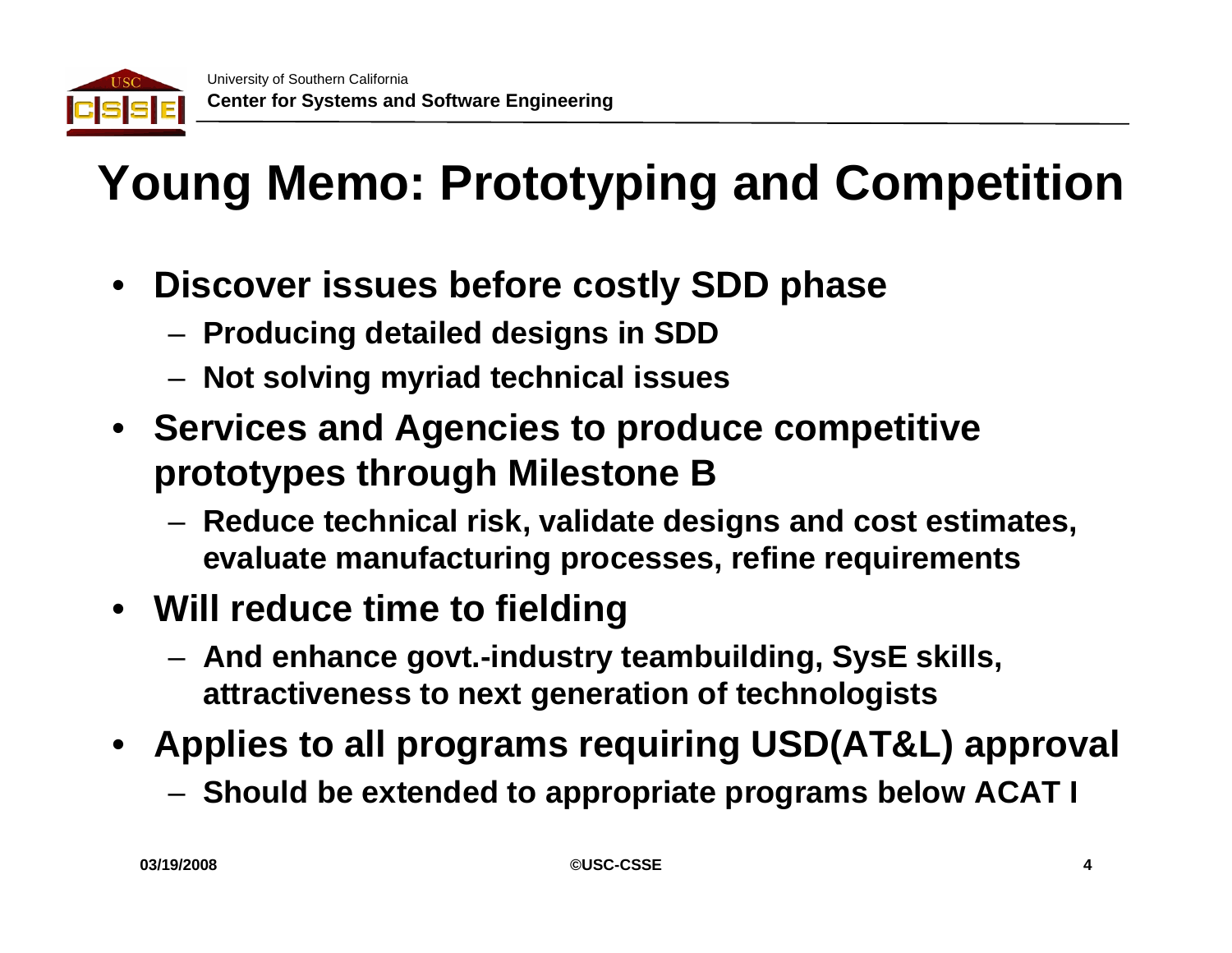

# **Incremental Commitment in Gambling**

- **Total Commitment: Roulette**
	- – **Put your chips on a number**
		- **E.g., a value of a key performance parameter**
	- –**Wait and see if you win or lose**
- **Incremental Commitment: Poker, Blackjack**
	- –**Put some chips in**
	- –**See your cards, some of others' cards**
	- – **Decide whether, how much to commit to proceed**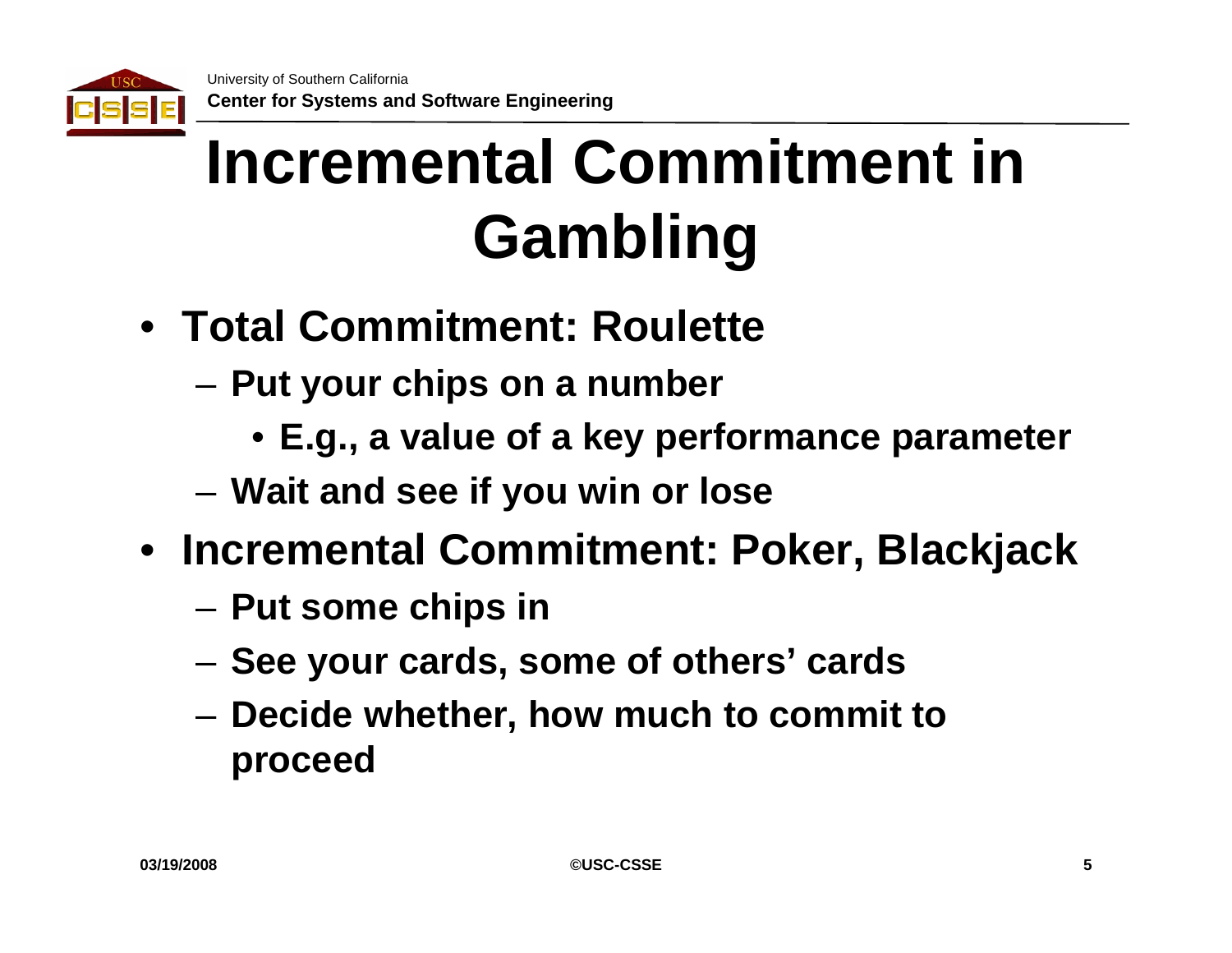

University of Southern California **Center for Systems and Software Engineering**

# **Scalable remotely controlled operations**

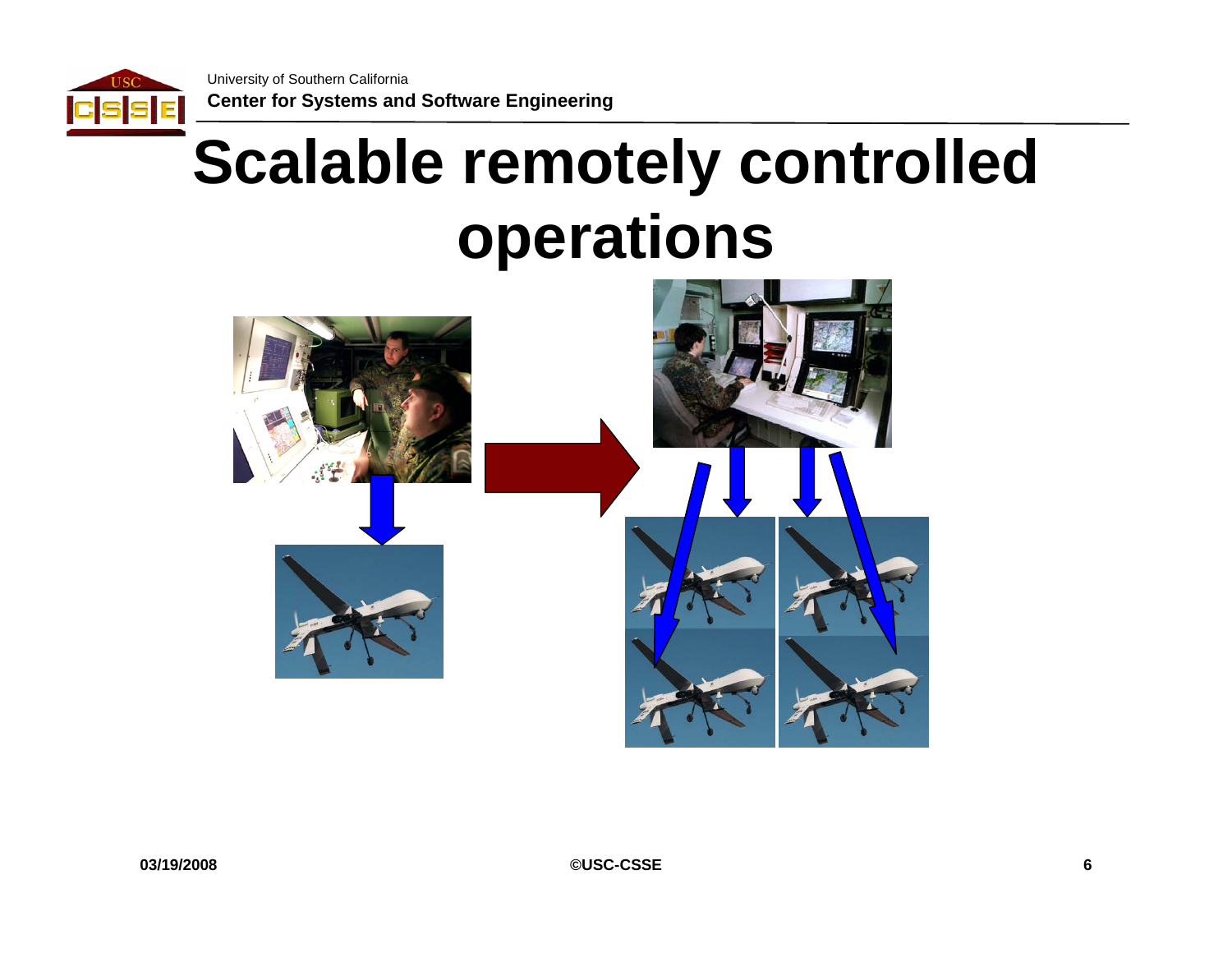

### **Total vs. Incremental Commitment – 4:1 RPV**

- • **Total Commitment**
	- **Agent technology demo and PR: Can do 4:1 for \$1B**
	- **Winning bidder: \$800M; PDR in 120 days; 4:1 capability in 40 months**
	- **PDR: many outstanding risks, undefined interfaces**
	- **\$800M, 40 months: "halfway" through integration and test**
	- **1:1 IOC after \$3B, 80 months**
- • **CP-based Incremental Commitment [number of competing teams]**
	- **\$25M, 6 mo. to VCR [4]: may beat 1:2 with agent technology, but not 4:1**
	- **\$75M, 8 mo. to ACR [3]: agent technology may do 1:1; some risks**
	- **\$225M, 10 mo. to DCR [2]: validated architecture, high-risk elements**
	- **\$675M, 18 mo. to IOC [1]: viable 1:1 capability**
	- **1:1 IOC after \$1B, 42 months**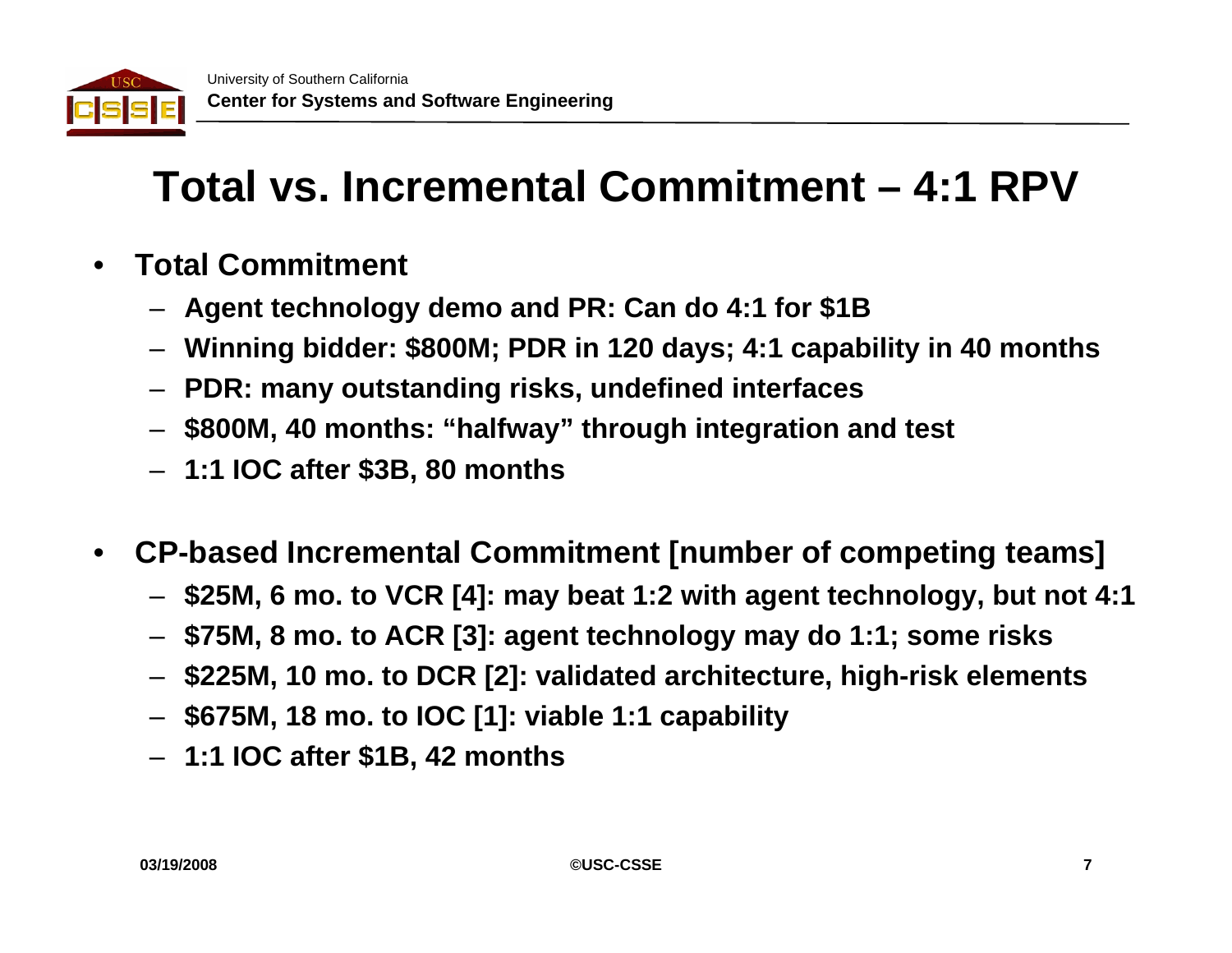

#### **Example Risks Involved in CP Based on TRW, DARPA, SAIC experiences; workshop**

- **Seductiveness of sunny-day demos**
	- –**Lack of coverage of rainy-day off-nominal scenarios**
	- –**Lack of off-ramps for infeasible outcomes**
- **Underemphasis on quality factor tradeoffs**
	- –**Scalability, performance, safety, security, adaptability**
- **Discontinuous support of developers, evaluators**
	- –**Loss of key team members**
	- –**Inadequate evaluation of competitors**
- **Underestimation of productization costs**
	- **Brooks factor of 9 for software**
	- –**May be higher for hardware**
- **Underemphasis on non-prototype factors**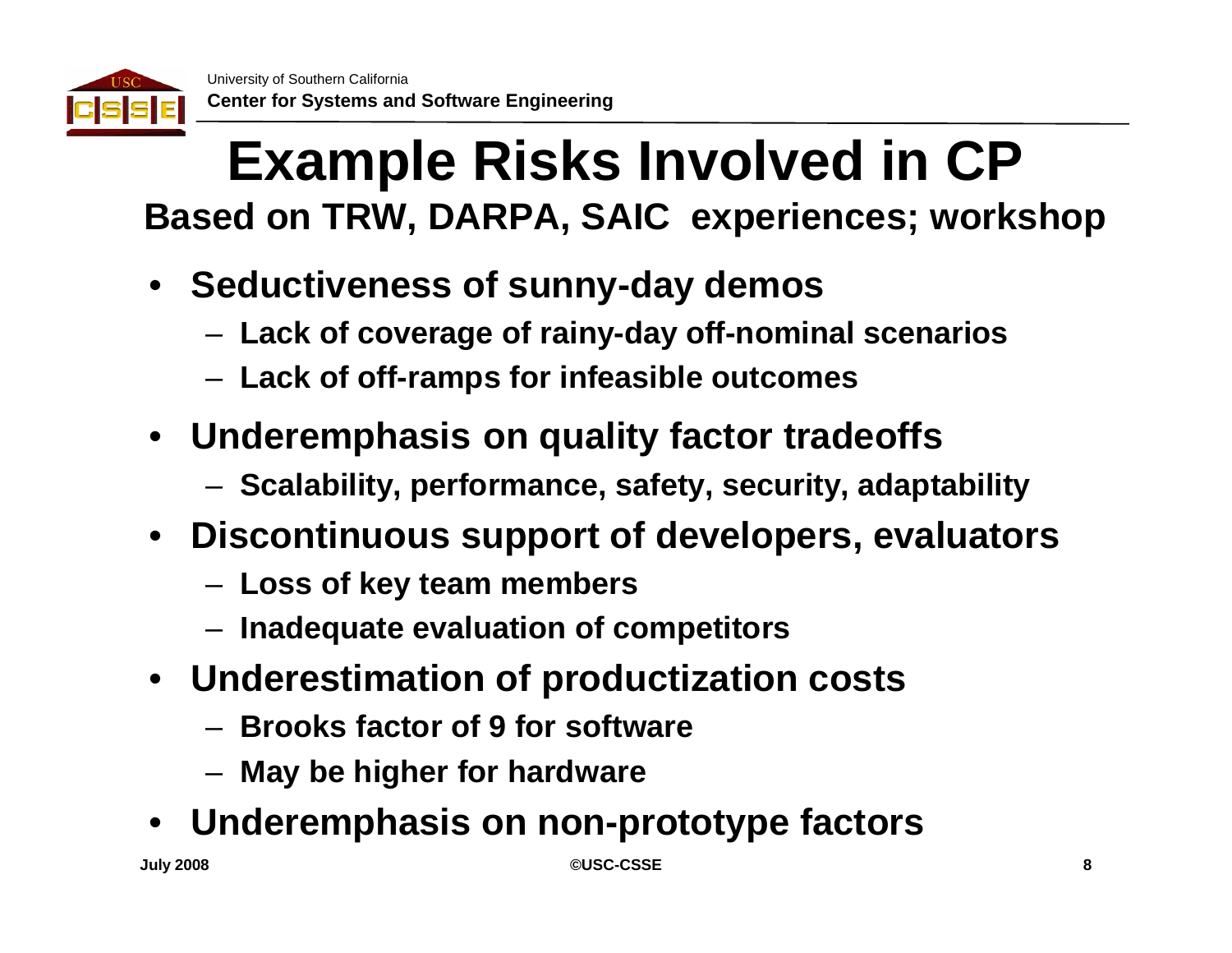

#### **Milestone B Focus on Technology Maturity Misses Many OSD/AT&L Systemic Root Causes**

- **1 Technical process (35 instances) 6 Lack of appropriate staff (23)**
	- **- V&V, integration, modeling&sim.**
- 
- 
- **4 Requirements process (25) 9 Program realism (21)**
- **5 Competing priorities (23) 10 Contract structure (20)**

**2 Management process (31) 7 Ineffective organization (22)**

**3 Acquisition practices (26) 8 Ineffective communication (21)**

•**Some of these are root causes of technology immaturity**

•**Can address these via evidence-based Milestone B exit criteria**

- •**Technology Development Strategy**
- •**Capability Development Document**

•**Evidence of affordability, KPP satisfaction, program achievability** 03/19/2008 ©USC-CSSEe de la construction de la construction de la construction de la construction de la construction de la constru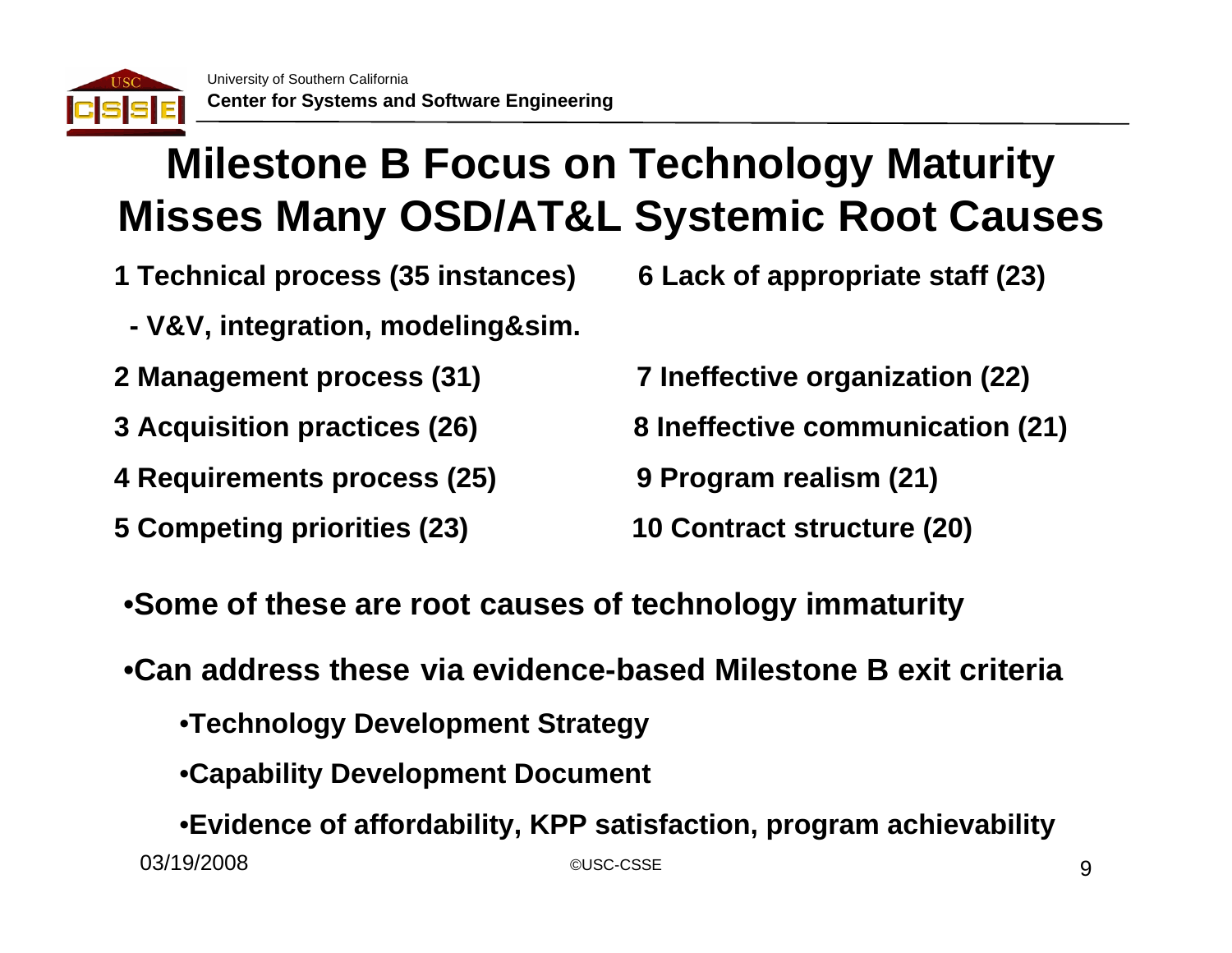

# **Outline**

- **Motivation and Context**
- **Nature of the ICM**
- **Applying ICM Principles to CP**
- **Conclusions, References, Acronyms** –**Copy of Young Memo**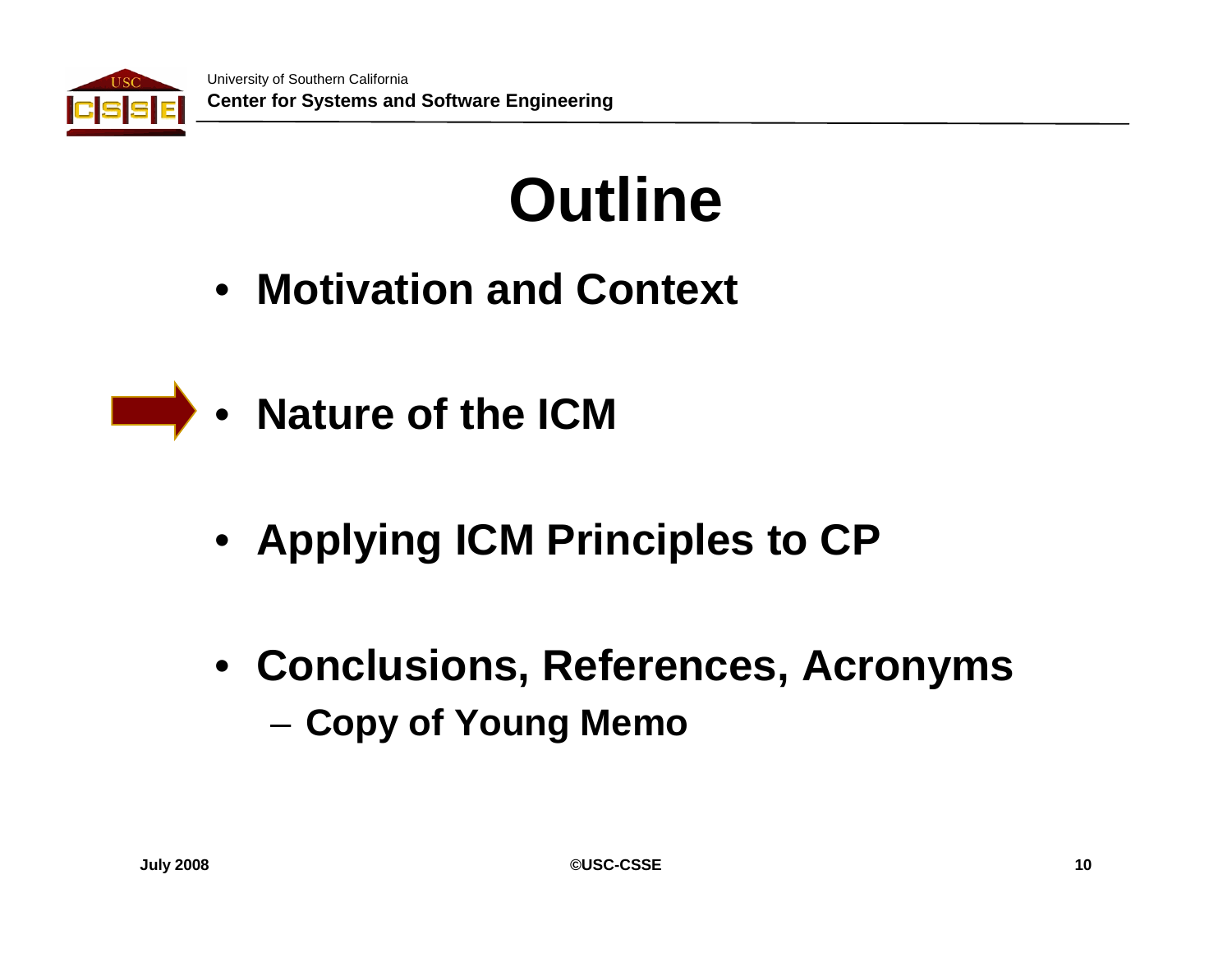

## **What is the ICM?**

- • **Risk-driven framework for tailoring system lifecycle processes**
- • **Integrates the strengths of phased and risk-driven spiral process models**
- • **Synthesizes together principles critical to successful system development**
	- **Commitment and accountability of system sponsors**
	- **Success-critical stakeholder satisficing**
	- **Incremental growth of system definition and stakeholder commitment**
	- **Concurrent engineering**
	- **Iterative development cycles**
	- **Risk-based activity levels and evidence-based milestones**

#### **Principles Used by 60-80% of CrossTalk Top-5 projects, 2002-2005**

**July 2008 ©USC-CSSE 11**

*Principles* 

*trump* 

*diagrams…*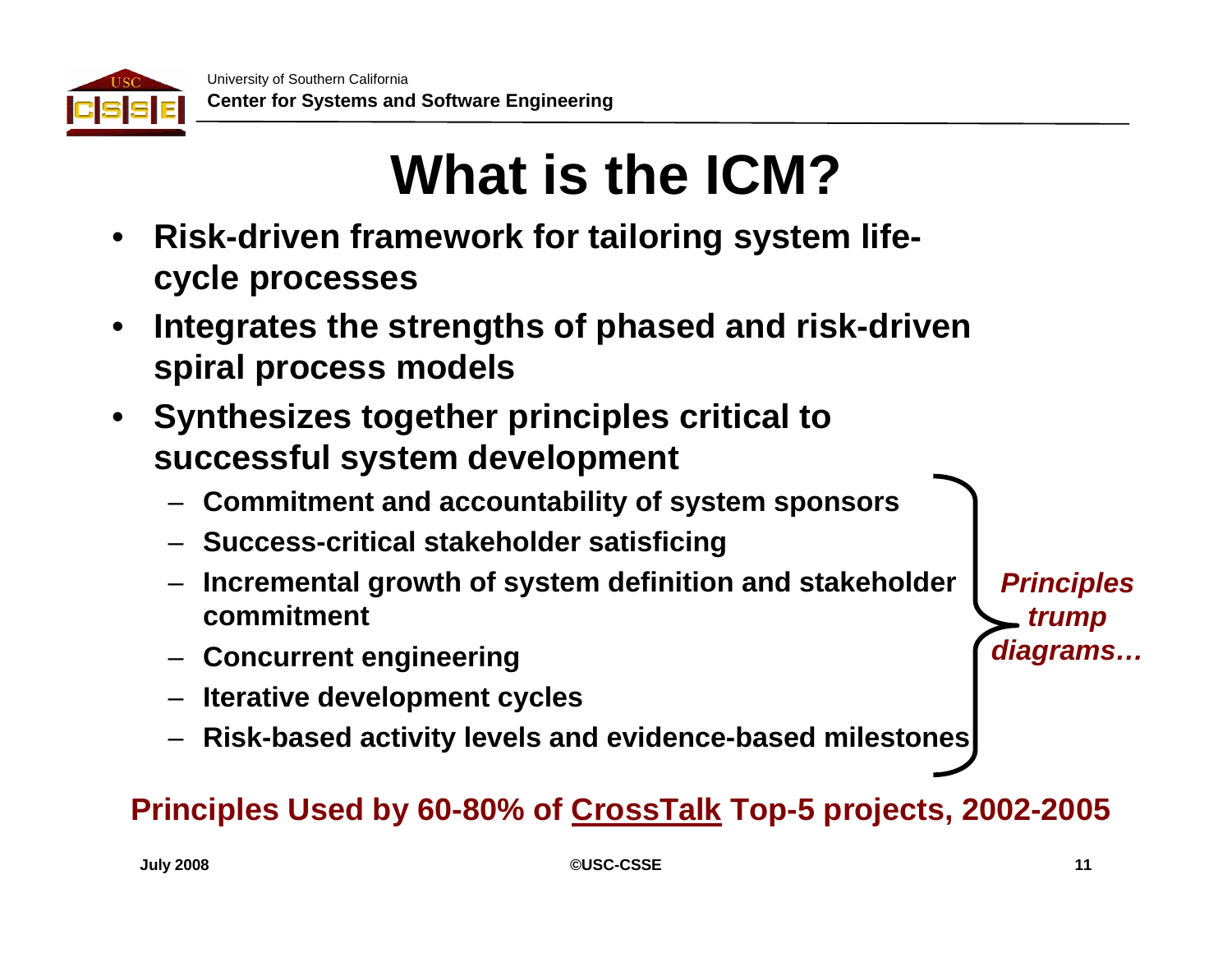

#### **The Incremental Commitment Life Cycle Process: Overview**

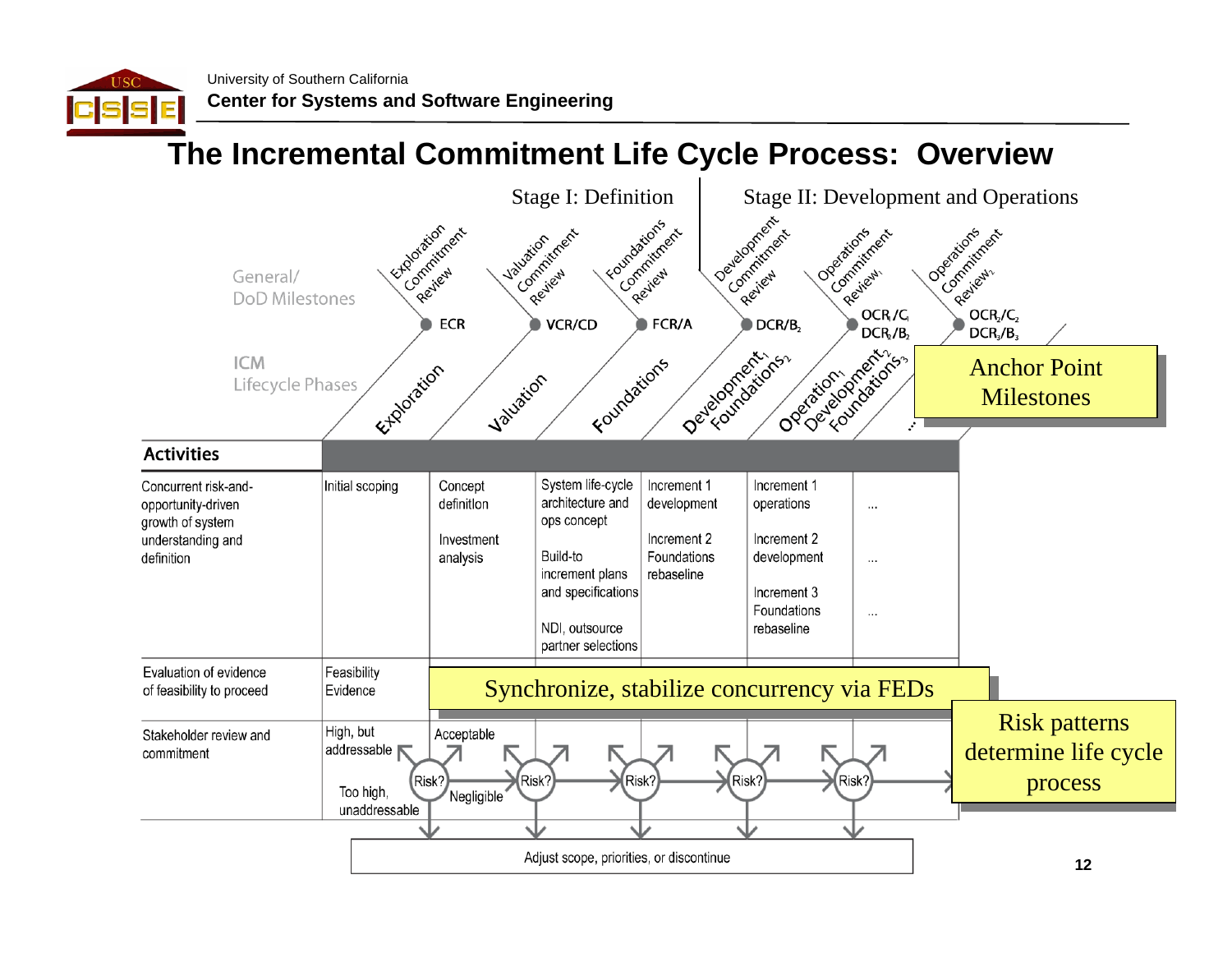

 $\Box$ 

#### **ICM HSI Levels of Activity for Complex Systems**

| General/                                             | Exploration        | Commitment<br>Valuation<br>Review | Commitment<br>Review | Foundations<br>Commitment<br>Review | Development<br>Operations<br>Commitment | Commitment                                  | Operations<br>Commitment<br>Review |
|------------------------------------------------------|--------------------|-----------------------------------|----------------------|-------------------------------------|-----------------------------------------|---------------------------------------------|------------------------------------|
| <b>DoD</b> Milestones                                |                    | <b>ECR</b>                        | VCR/CD               | FCR/A                               | Review<br>DCR/B <sub>2</sub>            | Review.<br>OCR <sub>1</sub> /C <sub>1</sub> | OCR <sub>2</sub> /C <sub>2</sub>   |
| <b>ICM</b><br>Lifecycle Phases                       | Exploration        | Valuation                         |                      | Developmentons<br>Foundations       | Operation of DCR,                       |                                             | DCR <sub>3</sub> /B <sub>3</sub>   |
| Activity category                                    |                    |                                   |                      |                                     |                                         | $\mathcal{L}$                               |                                    |
| System                                               | Levels of activity |                                   |                      |                                     |                                         |                                             |                                    |
| Envisioning opportunities                            |                    |                                   |                      |                                     |                                         |                                             |                                    |
| System scoping                                       |                    |                                   |                      |                                     |                                         |                                             |                                    |
| Understanding needs                                  |                    |                                   |                      |                                     |                                         |                                             |                                    |
| Goals/objectives<br>Requirements                     |                    | $\alpha^{\alpha}$                 |                      |                                     |                                         |                                             |                                    |
| Architecting and designing<br>solutions<br>a. system |                    |                                   |                      |                                     |                                         |                                             |                                    |
| b. human                                             |                    |                                   |                      |                                     |                                         |                                             |                                    |
| c. hardware                                          |                    |                                   |                      |                                     |                                         |                                             |                                    |
| d. software                                          |                    |                                   |                      |                                     |                                         |                                             |                                    |
| Life-cycle planning                                  |                    |                                   |                      |                                     |                                         |                                             |                                    |
| <b>Feasibility Evidence</b>                          |                    |                                   |                      |                                     |                                         |                                             |                                    |
| Negotiating commitments                              |                    |                                   |                      |                                     |                                         |                                             |                                    |
| Development and evolution                            |                    |                                   |                      | OC <sub>1</sub>                     | $\overline{OC}_2$                       | OC <sub>3</sub>                             |                                    |
| Monitoring and control                               |                    |                                   |                      |                                     |                                         |                                             |                                    |
| Operations and retirement                            |                    |                                   | Legacy               |                                     | OC.                                     | OC <sub>2</sub>                             |                                    |
| Organizational capability<br>improvement             |                    |                                   |                      |                                     |                                         |                                             |                                    |

 $\blacksquare$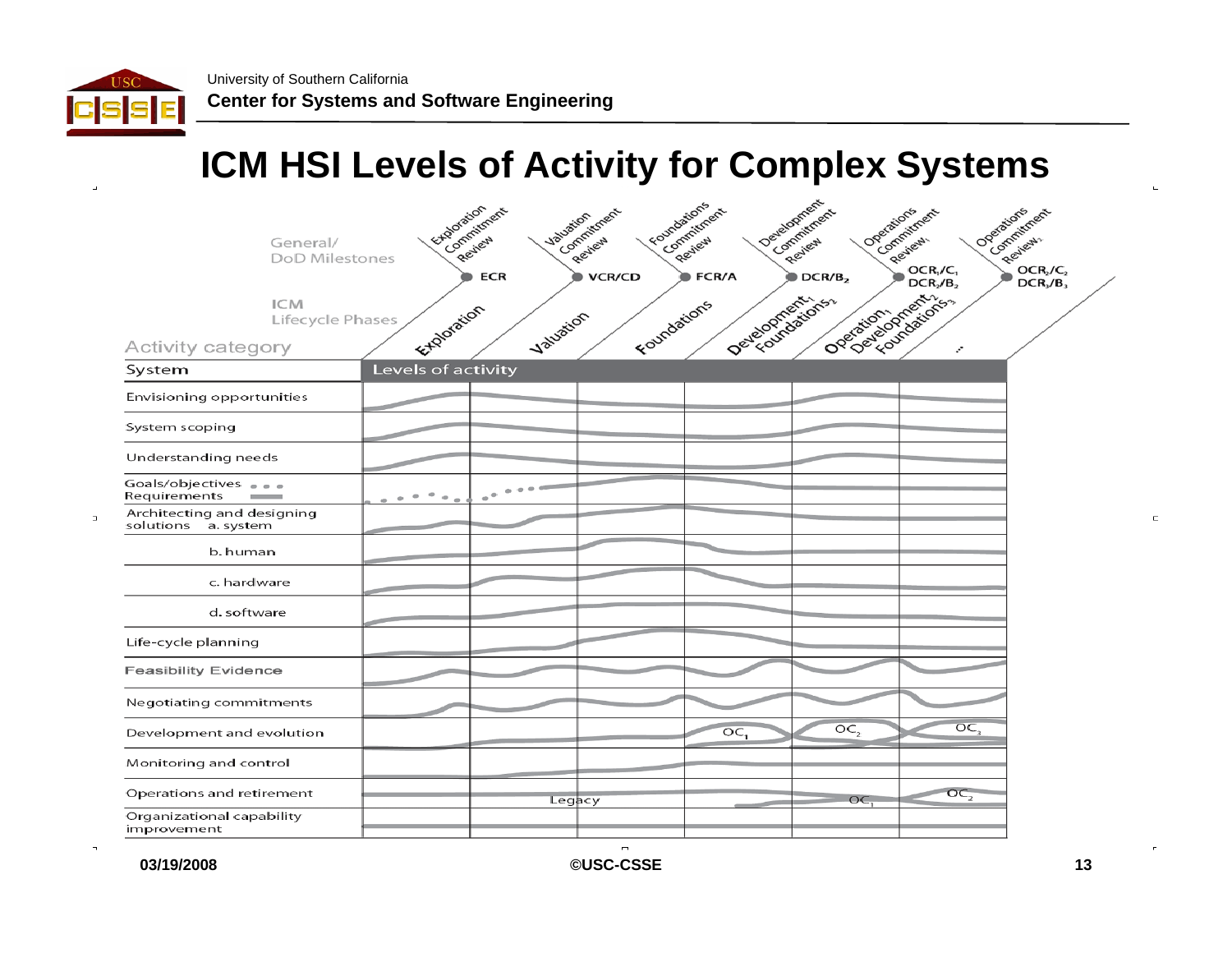

#### **Anchor Point Feasibility Evidence Description**

 $\bullet$  **Evidence provided by developer and validated by independent experts that:**

If the system is built to the specified architecture, it will

- **Satisfy the requirements: capability, interfaces, level of service, and evolution**
- **Support the operational concept**
- **Be buildable within the budgets and schedules in the plan**
- **Generate a viable return on investment**
- **Generate satisfactory outcomes for all of the success-critical stakeholders**
- • **All major risks resolved or covered by risk management plans**
- •**Serves as basis for stakeholders' commitment to proceed**

#### *Can be used to strengthen current schedule- or event-based reviews*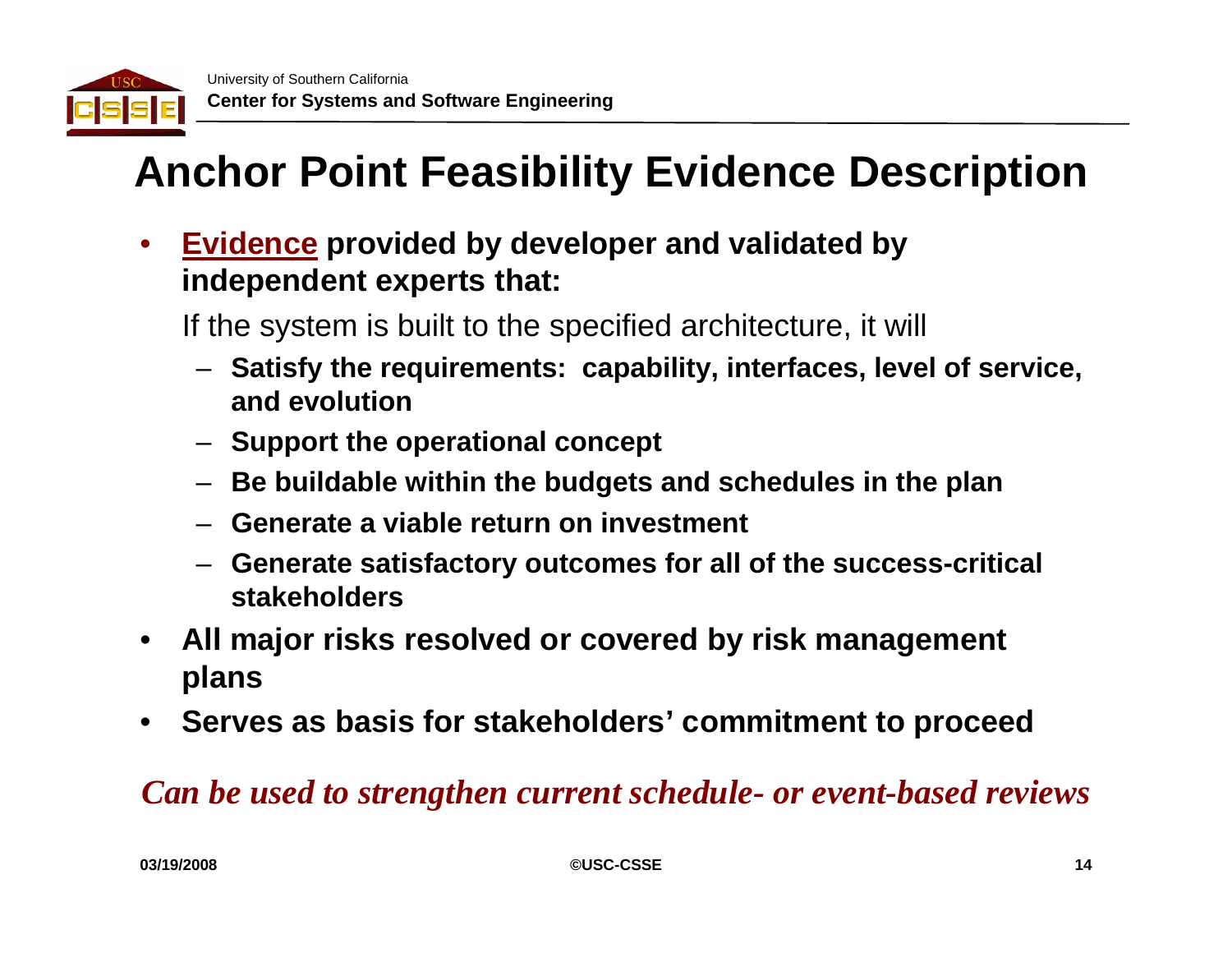

# **ICM Nature and Origins**

- • **Integrates hardware, software, and human factors elements of systems engineering**
	- –**Concurrent exploration of needs and opportunities**
	- –**Concurrent engineering of hardware, software, human aspects**
	- –**Concurrency stabilized via anchor point milestones**
- • **Developed in response to DoD-related issues**
	- – **Clarify "spiral development" usage in DoD Instruction 5000.2**
		- **Initial phased version (2005)**
	- – **Explain Future Combat System of systems spiral usage to GAO**
		- **Underlying process principles (2006)**
	- – **Provide framework for human-systems integration**
		- **National Research Council report (2007)**
- • **Integrates strengths of current process models**
	- **03/19/2008**–**But not their weaknesses**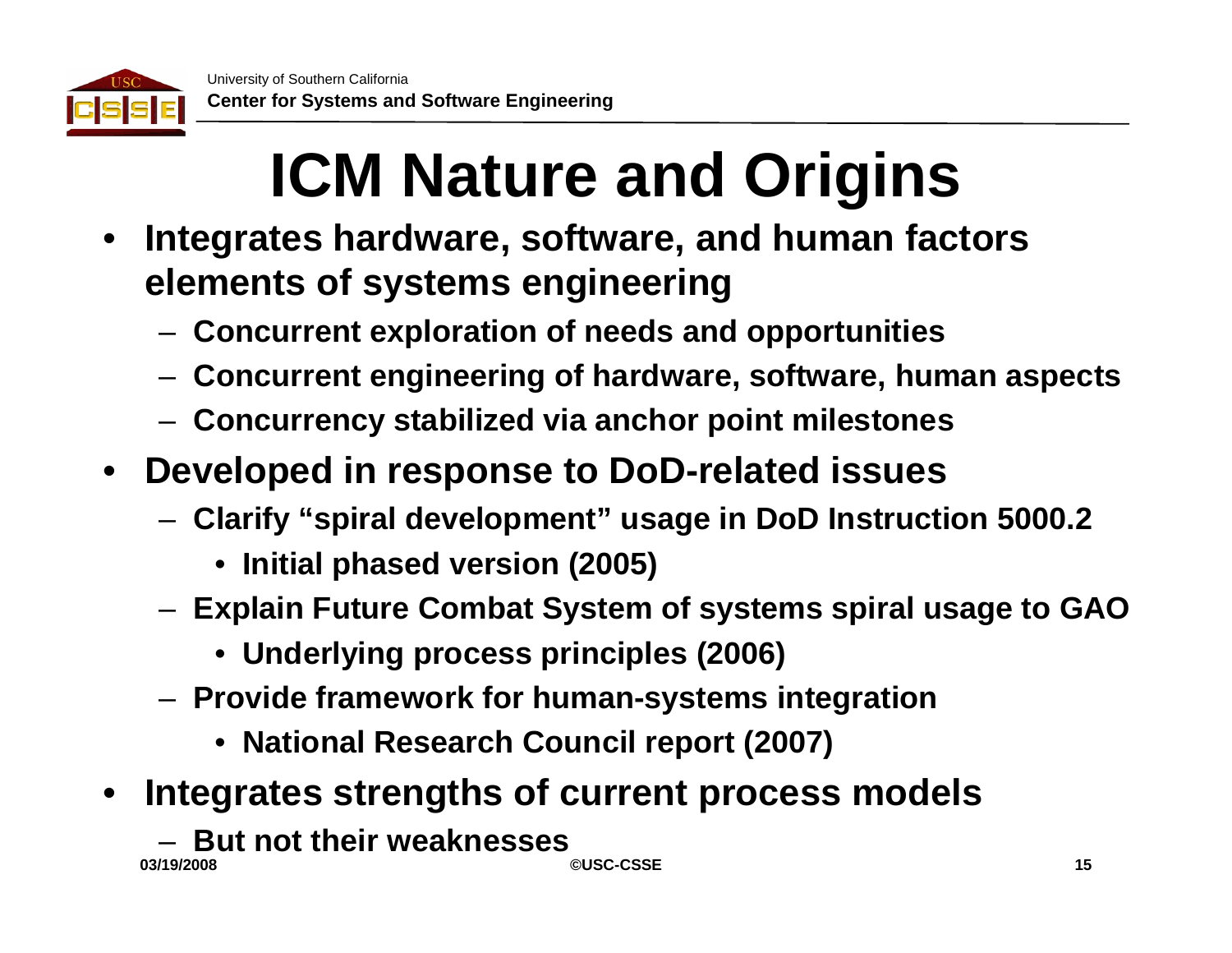

#### **ICM Integrates Strengths of Current Process Models But not their weaknesses**

- **V-Model: Emphasis on early verification and validation**
	- –**But not ease of sequential, single-increment interpretation**
- • **Spiral Model: Risk-driven activity prioritization**
	- –**But not lack of well-defined in-process milestones**
- **RUP and MBASE: Concurrent engineering stabilized by anchor point milestones**
	- **But not software orientation**
- • **Lean Development: Emphasis on value-adding activities**
	- –**But not repeatable manufacturing orientation**
- • **Agile Methods: Adaptability to unexpected change**
	- –**But not software orientation, lack of scalability**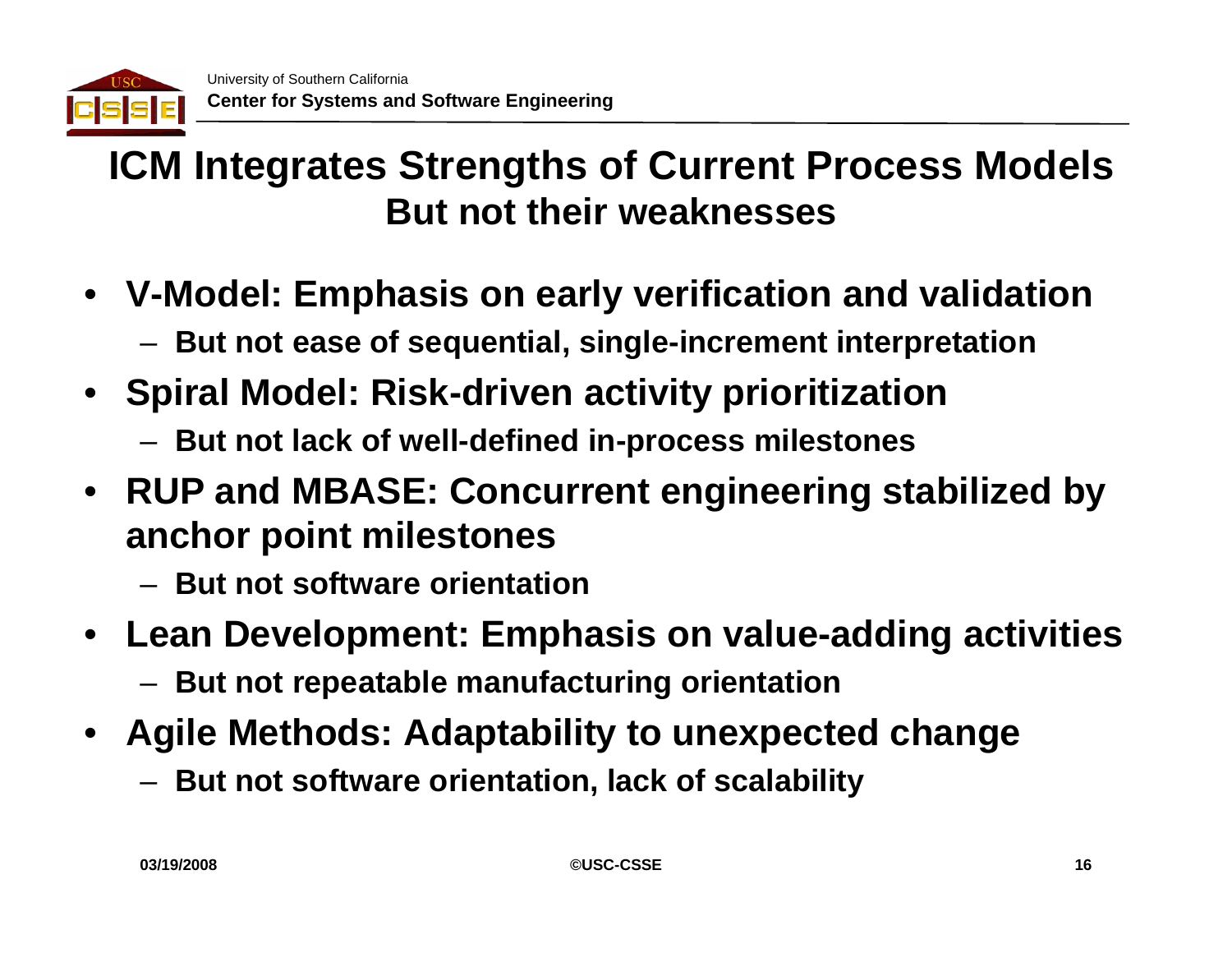

# **Outline**

- **Motivation and Context**
- **Nature of the ICM**
- **Applying ICM Principles to CP**
	- **Conclusions, References, Acronyms** –**Copy of Young Memo**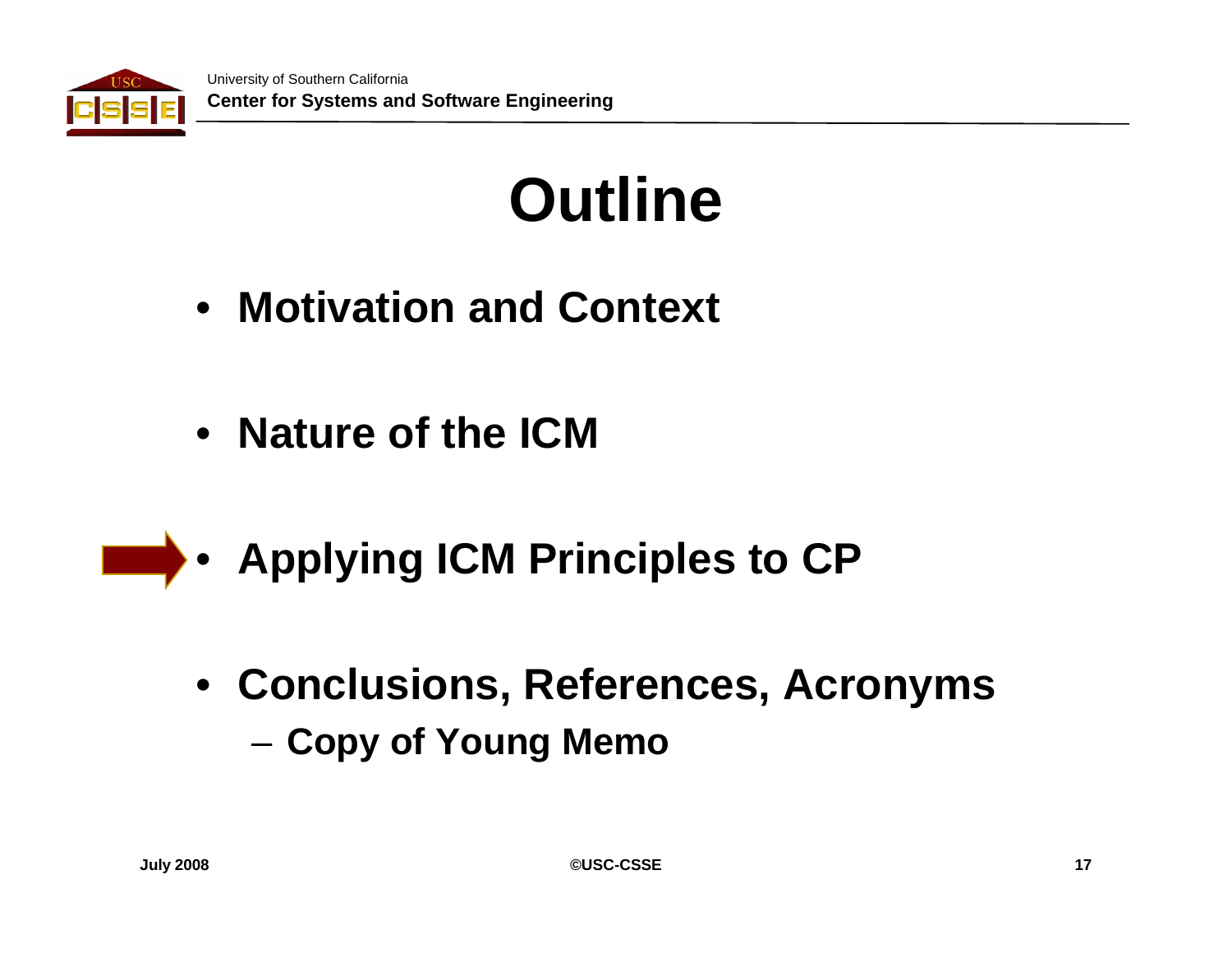

## **Applying ICM Principles and Practices to CP**

- $\bullet$  *When, what, and how much to prototype?*
	- $\mathcal{L}_{\mathcal{A}}$  *Risk management principle: buying information to reduce risk*
- **Whom to involve in CP?**
	- –**Satisficing principle: all success-critical stakeholders**
- **How to sequence CP?**
	- –**Incremental growth, iteration principles**
- **How to plan for CP?**
	- –**Concurrent engineering principle: more parallel effort**
- **What is needed at Milestone B besides prototypes?**
	- –**Risk management principle: systemic analysis insights**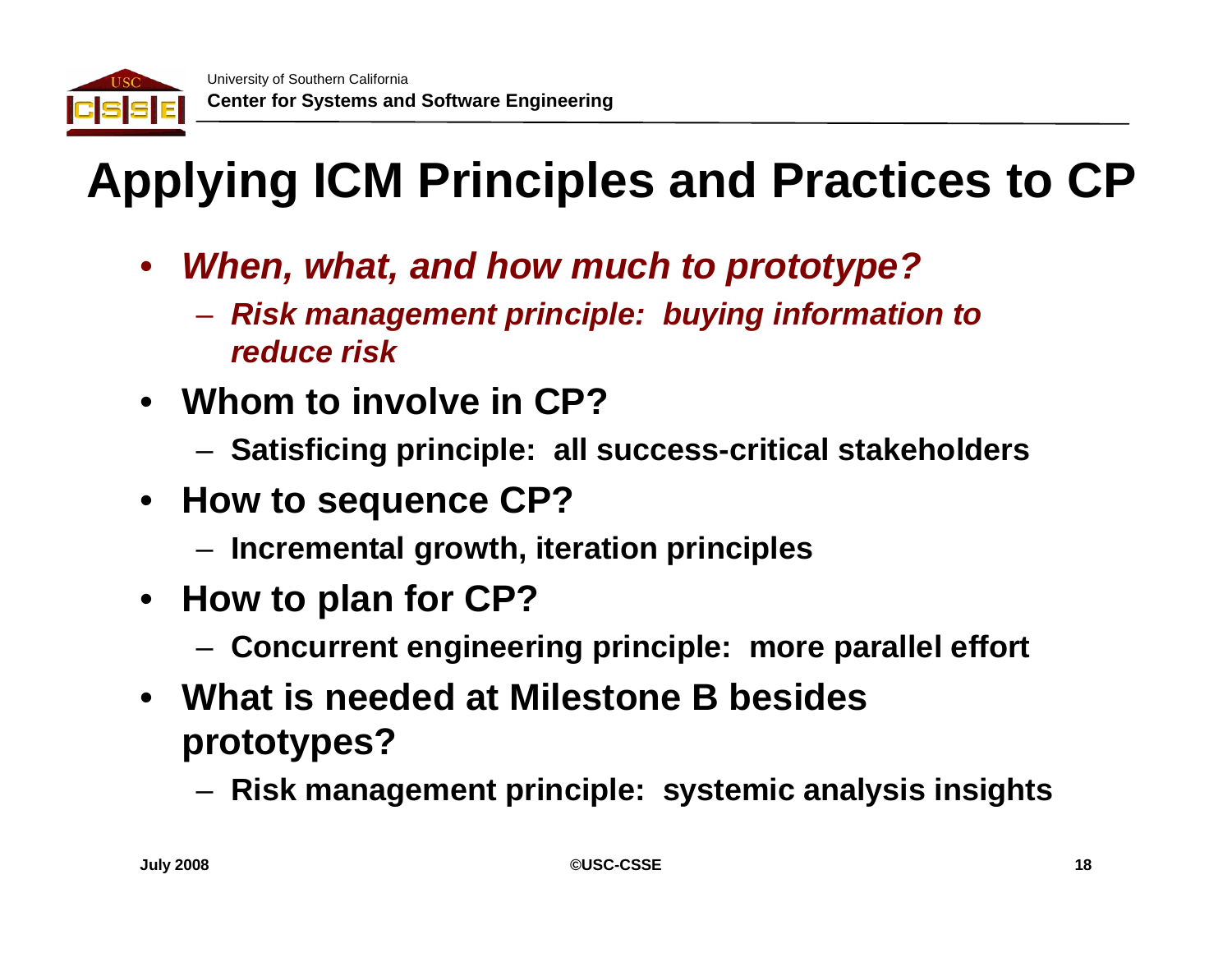

### **When, What, and How Much to Prototype? Buying information to reduce risk**

- **When and what: Expected value of perfect information**
- **How much is enough: Simple statistical decision theory**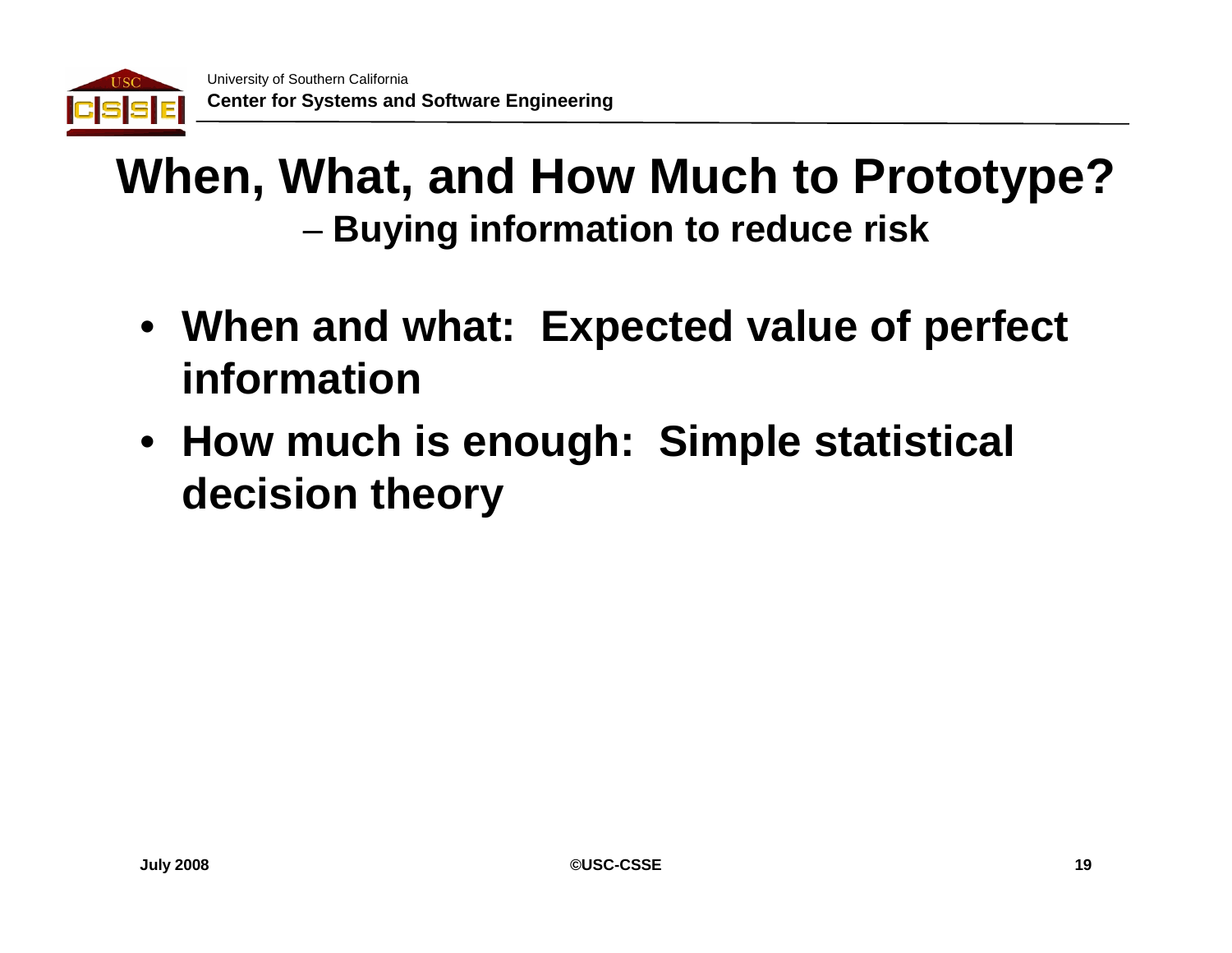

#### **When and What to Prototype: Early RPV Example**

- • **Bold approach**
	- 0.5 probability of success: Value VB<sub>s</sub> = \$100M
	- **0.5 probability of failure: Value VBF = - \$20M**
- •**Conservative approach**

**Value VC = \$20M**

•**Expected value with no information**

> EV<sub>NI</sub> = max(EV<sub>B</sub>, EV<sub>C</sub>) = max(.5(\$100M)+.5(-\$20M), \$20M) **= max(\$50M-\$10M,\$20M) = \$40M**

•**Expected value with perfect information**

**EVPI = 0.5[max(VBS,VC)] + 0.5[max(VBF,VC)]**

**= 0.5 \* max(\$100M,\$20M) + 0.5 \* max(-\$20M,\$20M)**

**= 0.5 \* \$100M + 0.5 \* \$20M = \$60M**

•**Expected value of perfect information**

 $\mathsf{EVPI} = \mathsf{EV}_{\mathsf{PI}} - \mathsf{EV}_{\mathsf{NI}} = \$20\mathsf{M}$ 

•**Can spend up to \$20M buying information to reduce risk**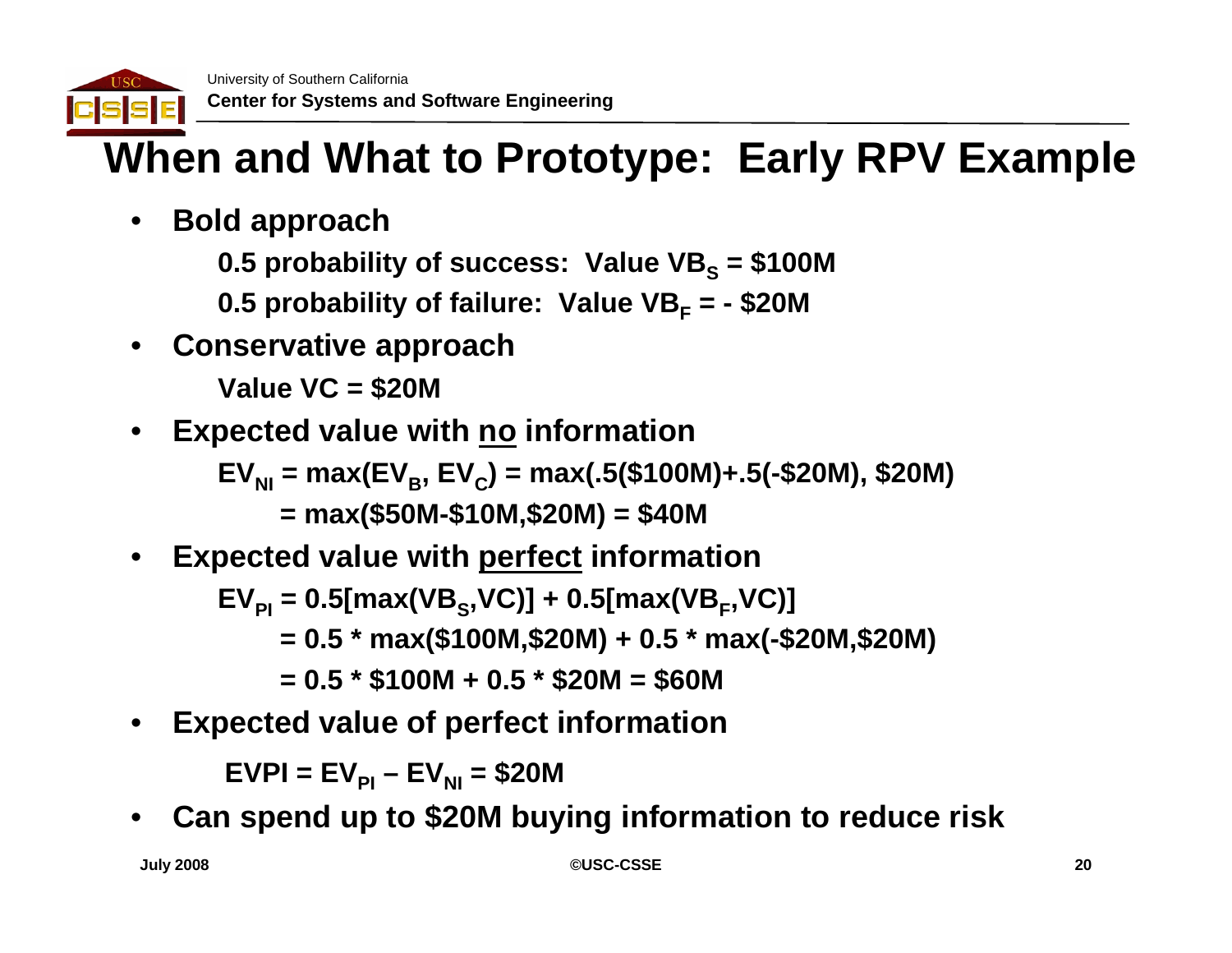

## **If Risk Exposure is Low, CP Has Less Value**

- **Risk Exposure RE = Prob(Loss) \* Size(Loss)**
- **Value of CP (EVPI) would be very small if the Bold approach is less risky**
	- – $-$  Prob(Loss) = Prob (VB<sub>F</sub>) is near zero rather than 0.5
	- –— Size(Loss) = VB<sub>F</sub> is near \$20M rather than -\$20M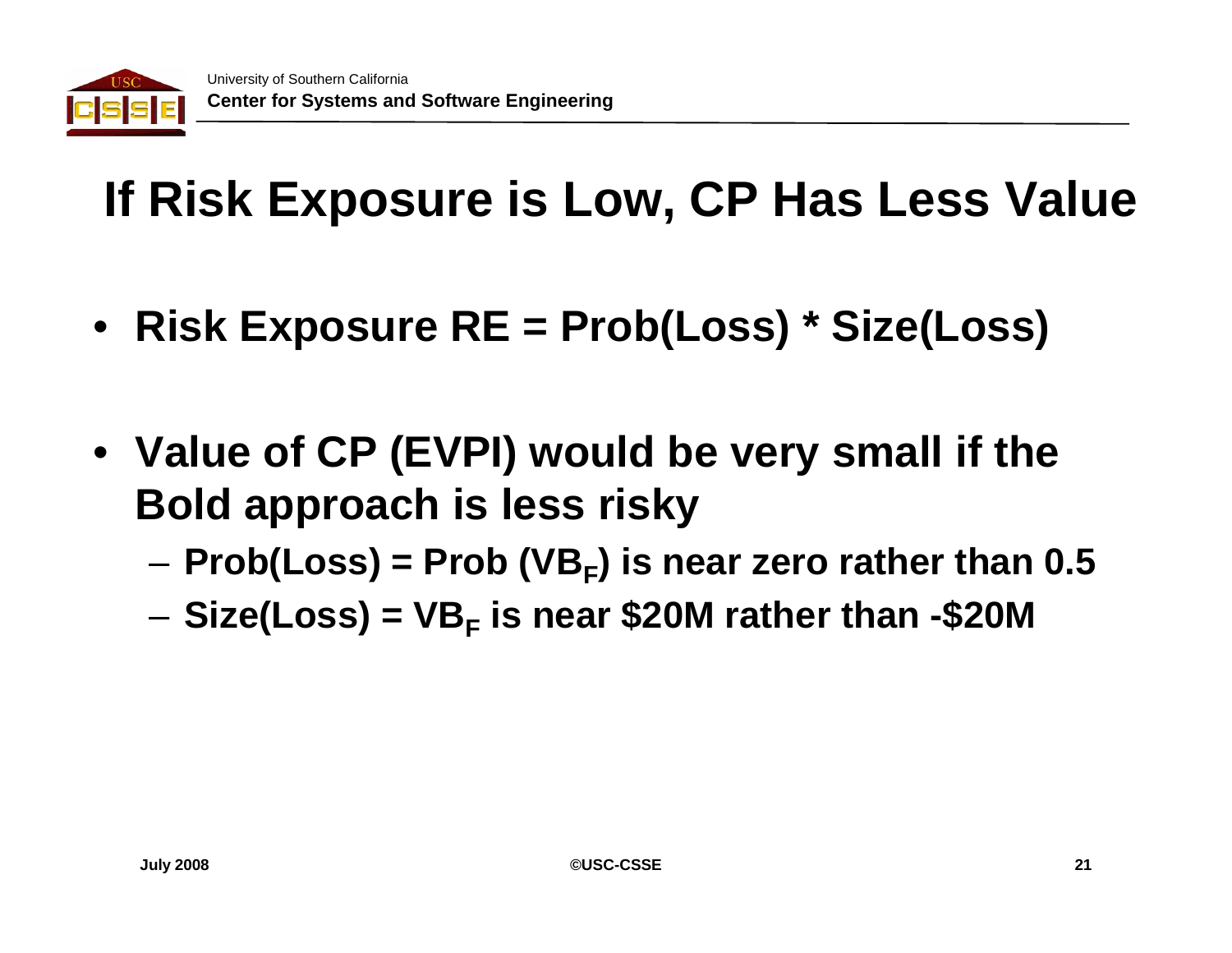

#### **How Much Prototyping is Enough? Value of imperfect information**

- • **Larger CP investments reduce the probability of**
	- **False Negatives (FN): prototype fails, but approach would succeed**
	- –**False Positives (FP): prototype succeeds, but approach would fail**
- •**Can calculate EV(Prototype) from previous data plus P(FN), P(FP)**



- • **Added CP decision criterion**
	- –**The prototype can cost-effectively reduce the uncertainty**

**July 2008 ©USC-CSSE 22**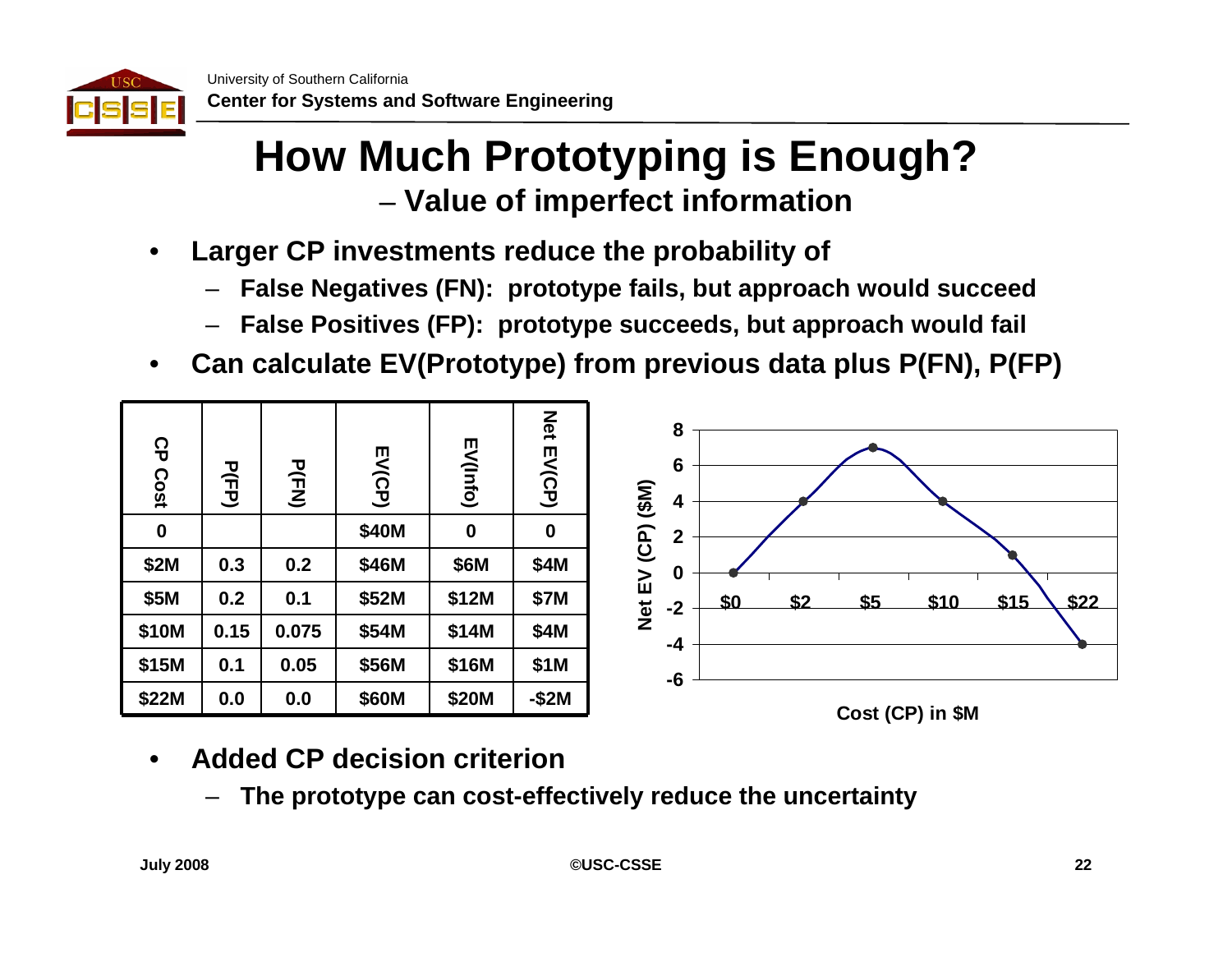

# **Summary: CP Pays Off When**

- $\bullet$  **The basic CP value propositions are satisfied**
	- **1. There is significant risk exposure in making the wrong decision**
	- **2. The prototype can cost-effectively reduce the risk exposure**
- $\bullet$  **There are net positive side effects**
	- **3. The CP process does not consume too much calendar time**
	- **4. The prototypes have added value for teambuilding or training**
	- **5. The prototypes can be used as part of the product**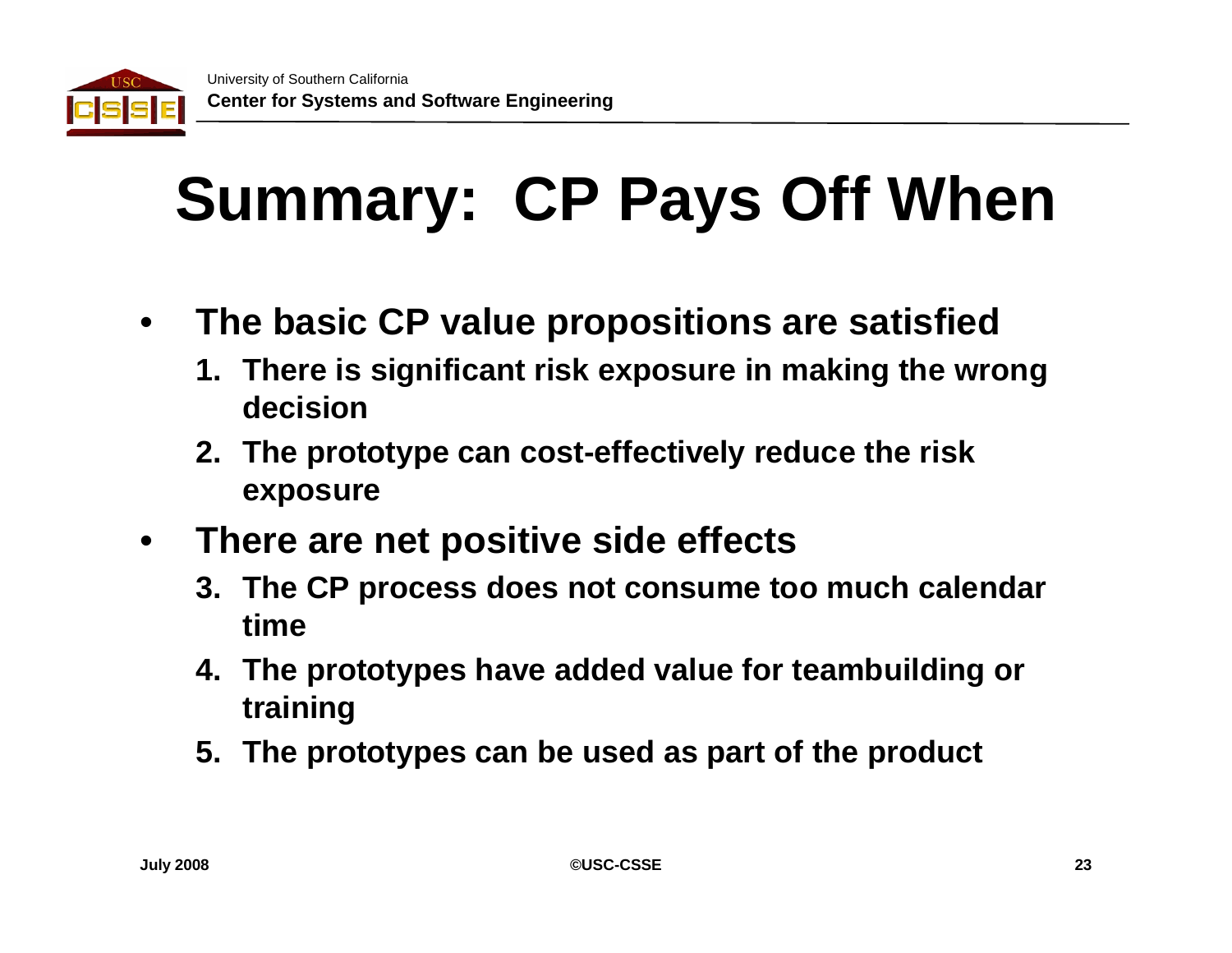

## **Applying ICM Principles and Practices to CP**

- **When, what, and how much to prototype?**
	- – **Risk management principle: buying information to reduce risk**
- *Whom to involve in CP?*
	- <del>Jan Karl II.</del><br>Vyhy tysy *Satisficing principle: all success-critical stakeholders*
- *How to sequence CP?*
	- <del>Jan Karl II.</del><br>Vyhy tysy *Incremental growth, iteration principles*
- **How to plan for CP?**
	- –**Concurrent engineering principle: more parallel effort**
- **What is needed at Milestone B besides prototypes?**
	- –**Risk management principle: systemic analysis insights**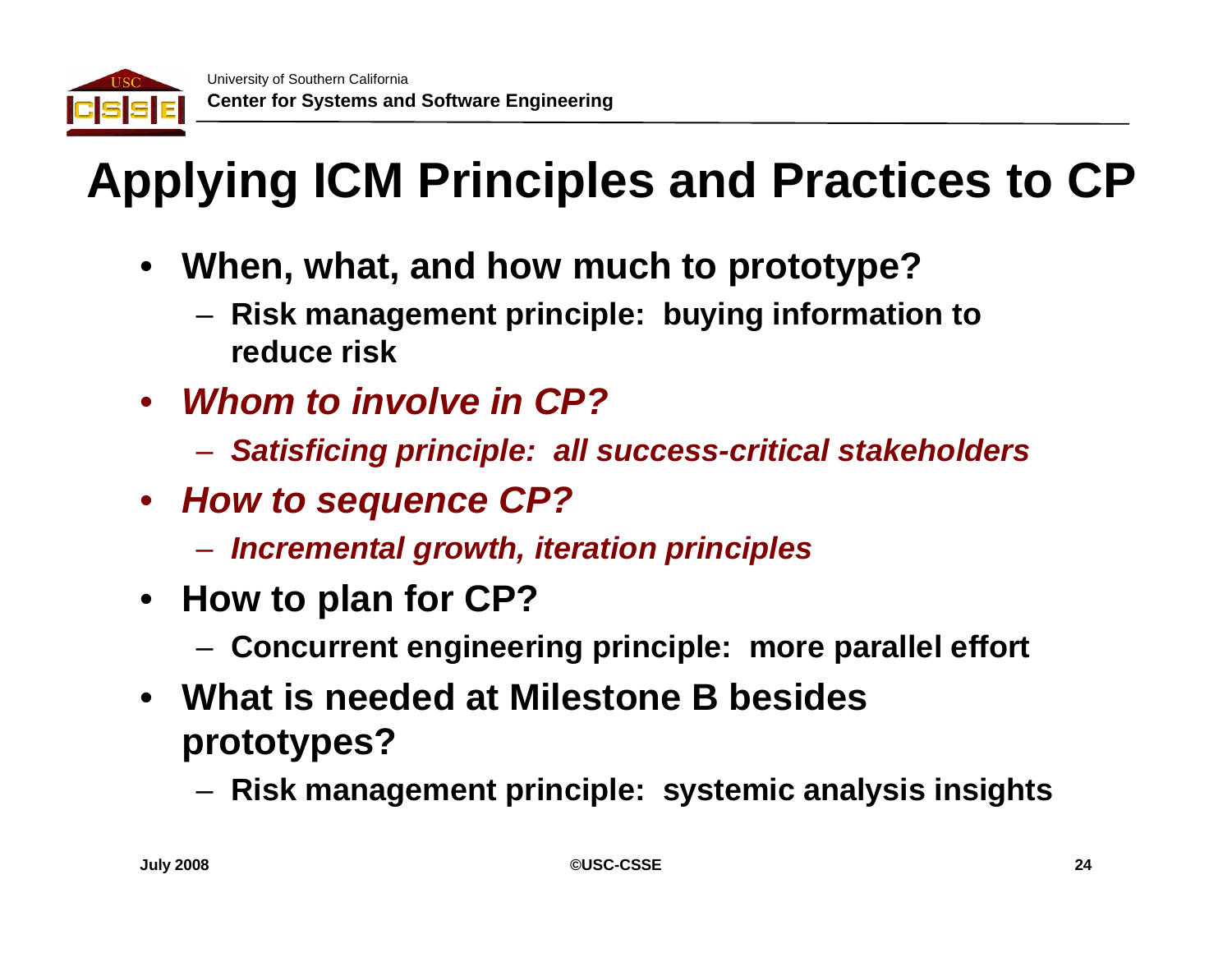

### **Whom to Involve in CP?**

**Satisficing principle: All success-critical stakeholders**

- **Success-critical: high risk of neglecting their interests**
	- –**Acquirers** <sup>−</sup> **Operators**
	- –**Developers** <sup>−</sup> **Maintainers**
	- –
- 
- 
- **Users** <sup>−</sup> **Interoperators**
- **Testers** <sup>−</sup> **Others**
- 
- **Risk-driven level of involvement**
	- –**Interoperators: initially high-level; increasing detail**
- **Need to have CRACK stakeholder participants**
	- – **Committed, Representative, Authorized, Collaborative, Knowledgeable**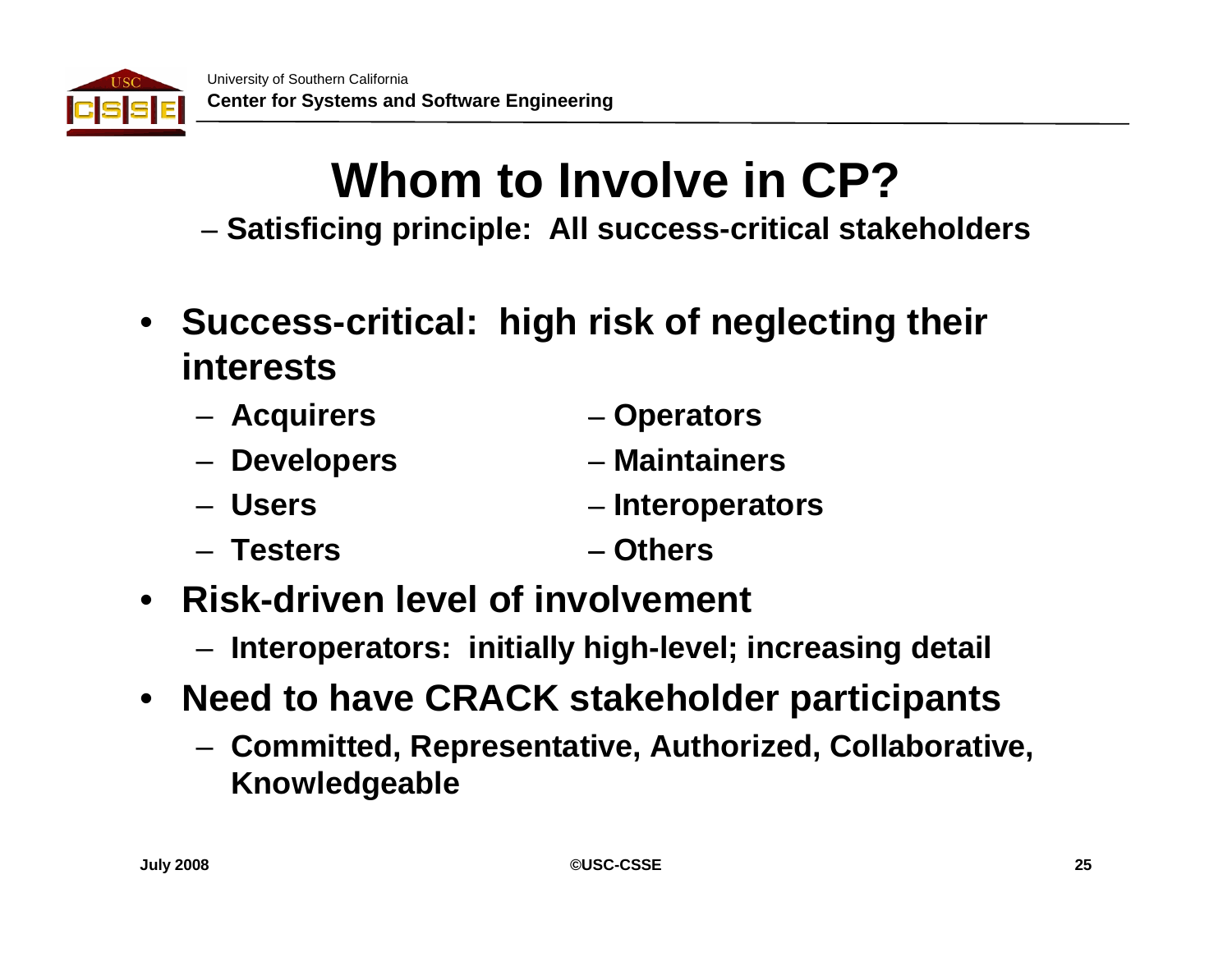

## **How to Sequence CP?**

#### **Iterative cycles; incremental commitment principles**

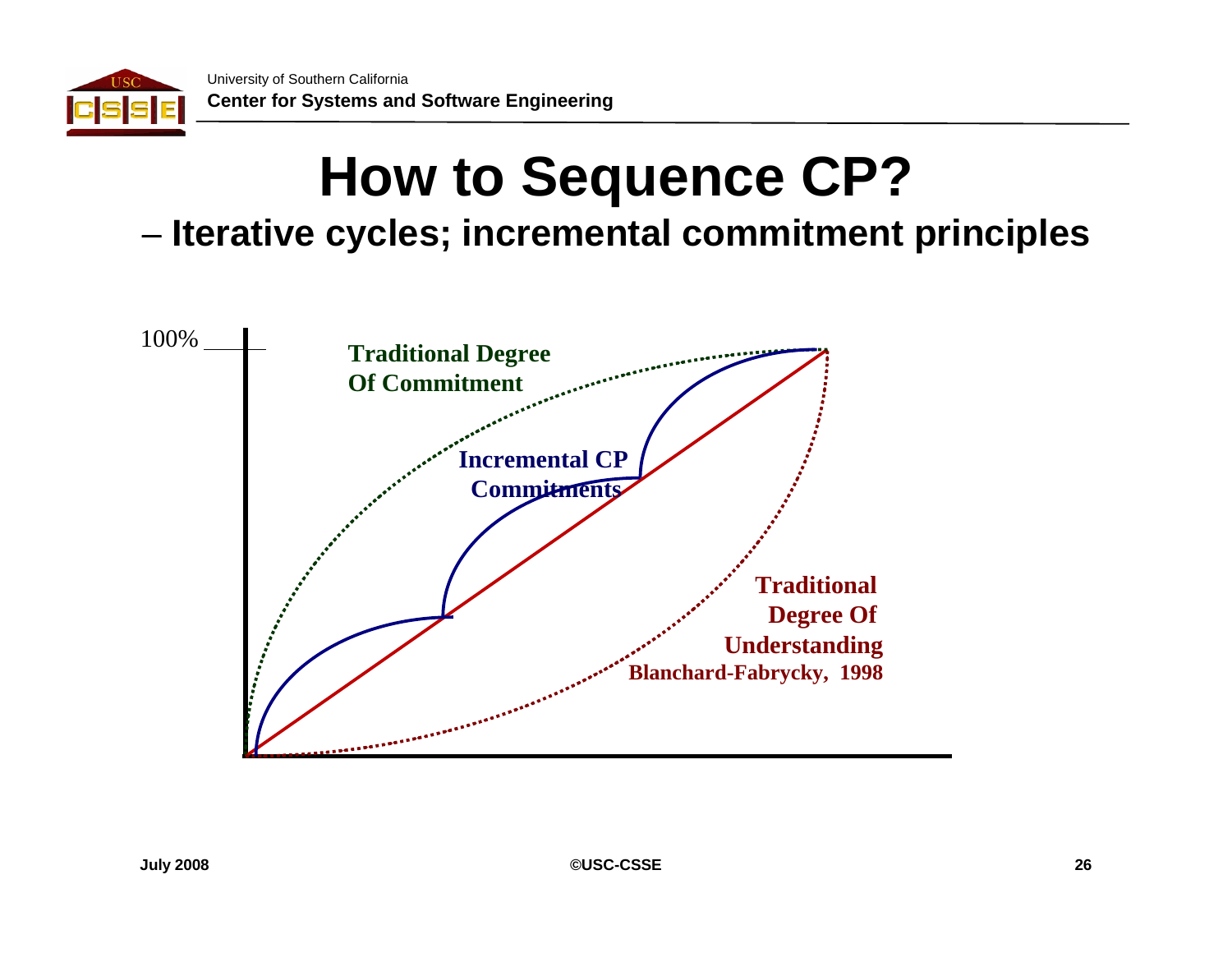

#### **Actual CP Situation: Need to Conserve Momentum**

- •**Need time to evaluate and rebaseline**
- $\bullet$ **Eliminated competitors' experience lost**

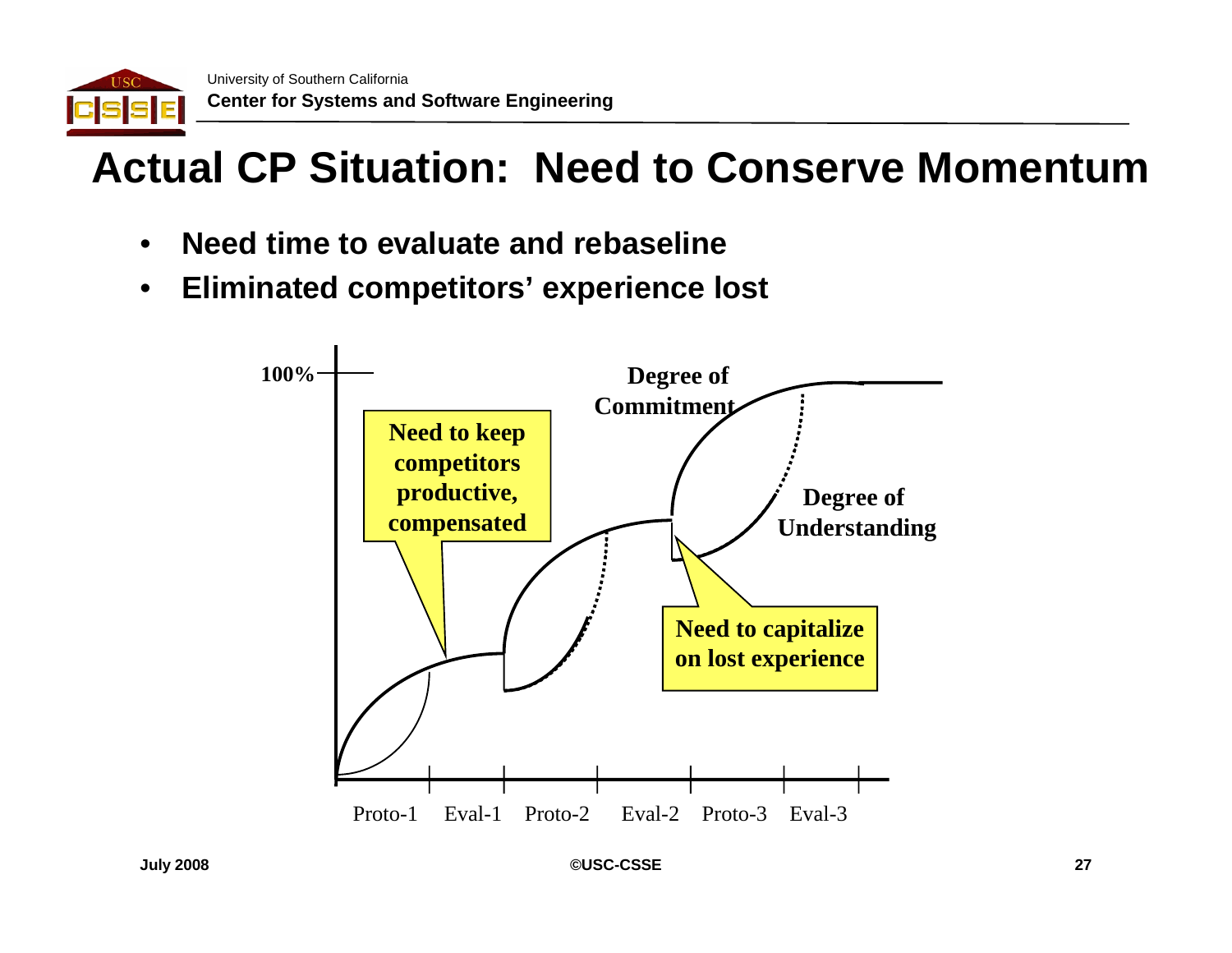



- **Concurrent engineering principle**
- $\bullet$  **Provide support for a core group within each competitor organization** 
	- –**Focused on supporting evaluation activities**
	- –**Avoiding loss of tacit knowledge and momentum**
- **Key evaluation support activities might include**
	- –**Supporting prototype exercises**
	- –**Answering questions about critical success factors**
- **Important to keep evaluation and selection period as short as possible**
	- –**Through extensive preparation activities (see next chart)**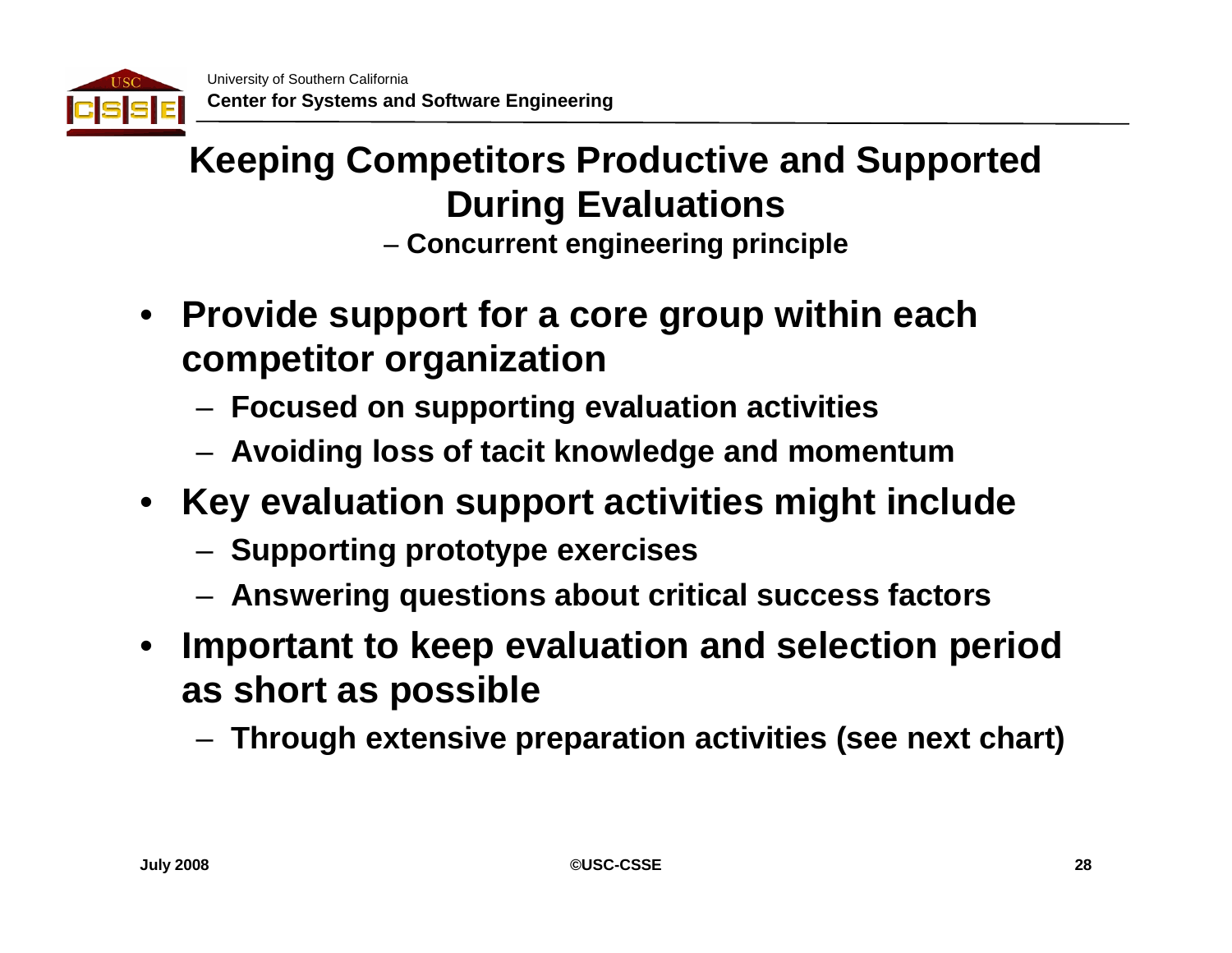

### **Keeping Acquirers Productive and Supported During Prototyping**

- **Adjusting plans based on new information**
- **Preparing evaluation tools and testbeds**
	- – **Criteria, scenarios, experts, stakeholders, detailed procedures**
- **Possibly assimilating downselected competitors**
	- –**IV&V contracts as consolation prizes**
- $\bullet$ **Identifying, involving success-critical stakeholders**
- $\bullet$ **Reviewing interim progress**
- **Pursuing complementary acquisition initiatives**
	- – **Operational concept definition, life cycle planning, external interface negotiation, mission cost-effectiveness analysis**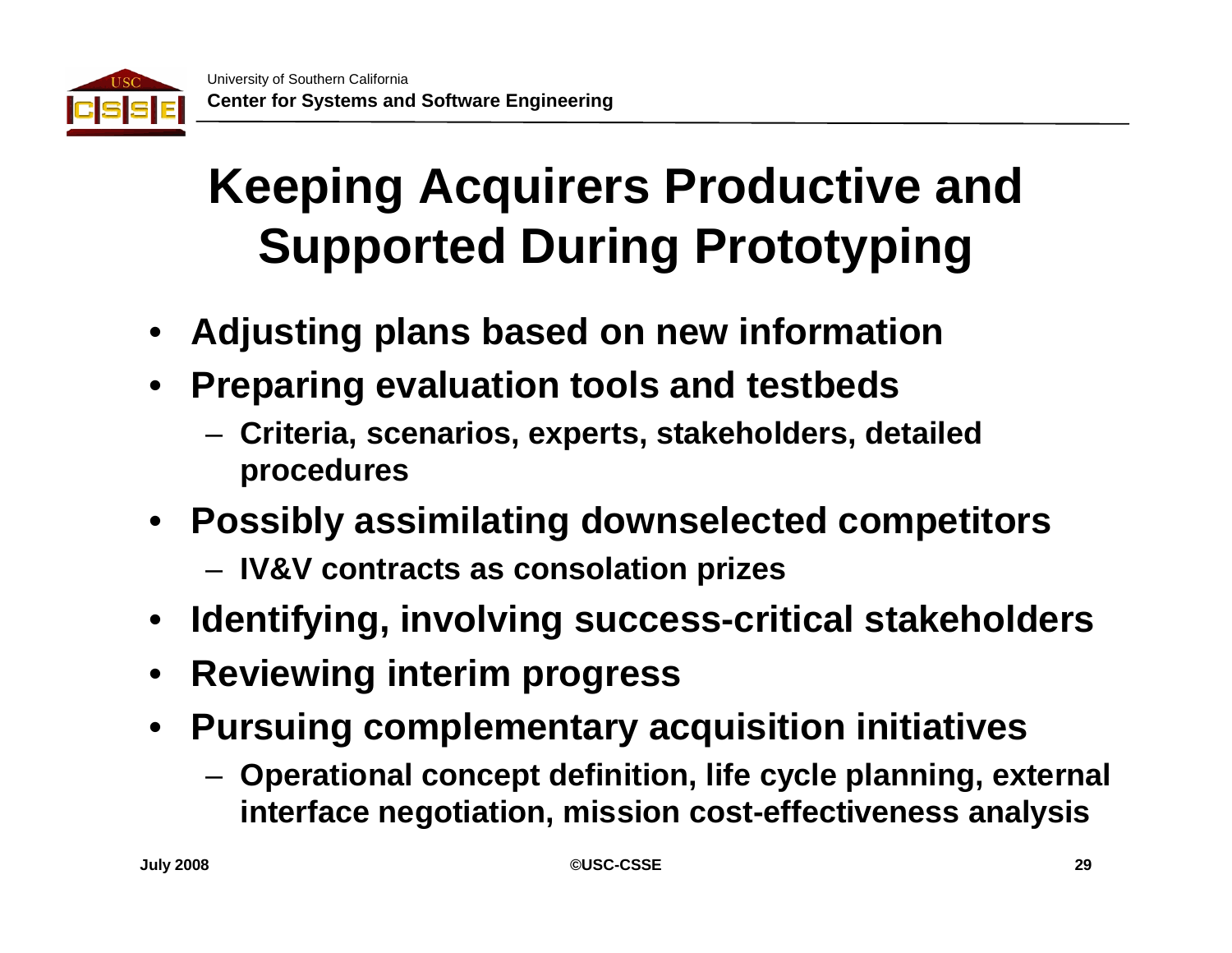

## **Applying ICM Principles and Practices to CP**

- **When, what, and how much to prototype?**
	- – **Risk management principle: buying information to reduce risk**
- **Whom to involve in CP?**
	- –**Satisficing principle: all success-critical stakeholders**
- **How to sequence CP?**
	- –**Incremental growth, iteration principles**
- **How to plan for CP?**
	- –**Concurrent engineering principle: more parallel effort**
- • *What is needed at Milestone B besides prototypes?*
	- <del>Jan Karl II.</del><br>Vyhyvänä *Risk management principle: systemic analysis insights*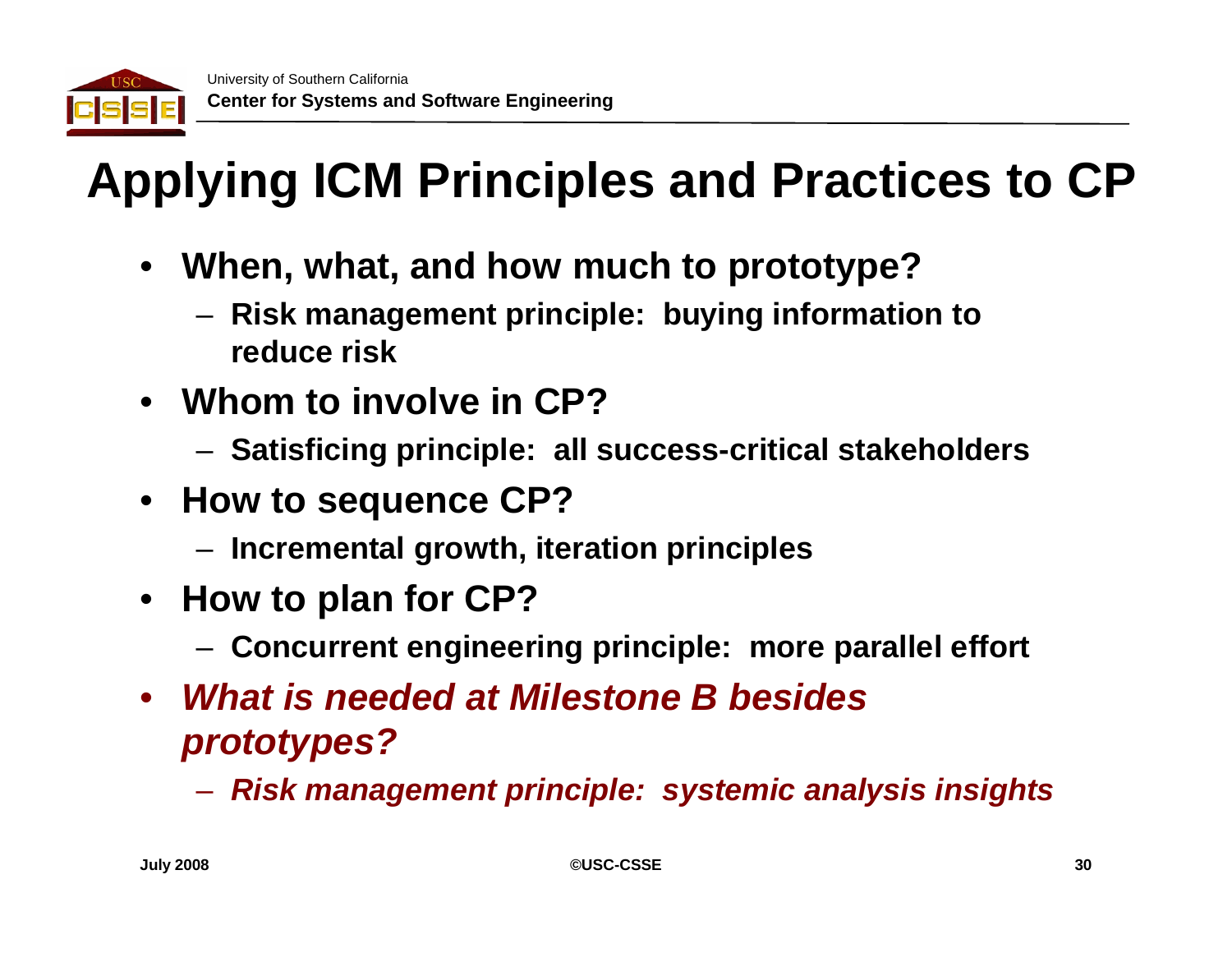

### **Later CP Rounds Need Increasing Focus on Complementary Practices By all success critical stakeholders**

- **Stakeholder roles, responsibilities, authority, accountability**
- $\bullet$  **Capability priorities and sequencing of development increments**
- **Concurrent engineering of requirements, architecture, feasibility evidence**
- **Early preparation of development infrastructure (i.e., key parts of the architecture)**
- **Acquisition planning, contracting, management, staffing, test and evaluation**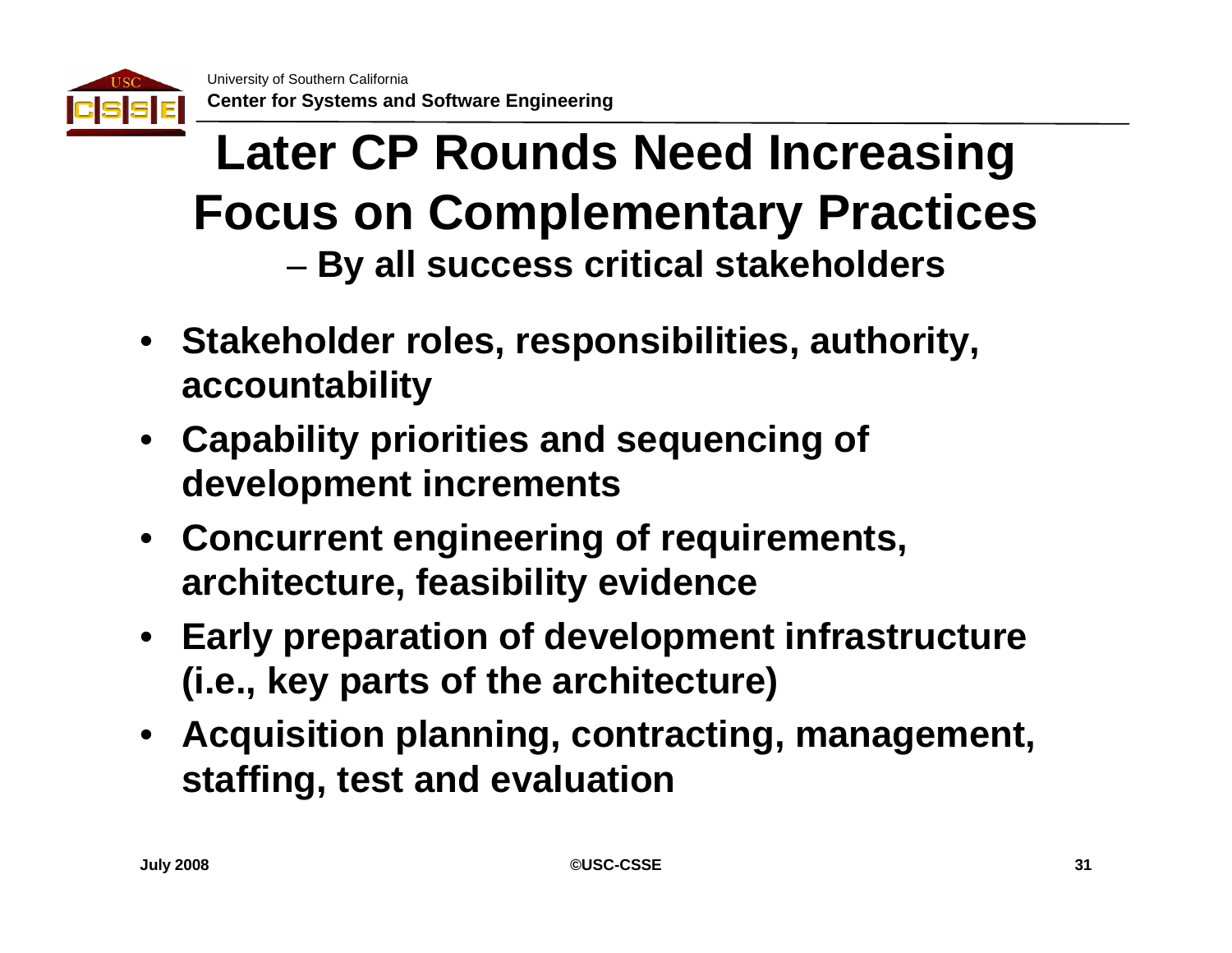

### **When to Stop CP**

- **Commitment and accountability principle: Off-ramps**
- $\bullet$  **Inadequate technology base**
	- – **Lack of evidence of scalability, security, accuracy, robustness, airworthiness, useful lifetime, …**
	- –**Better to pursue as research, exploratory development**
- **Better alternative solutions emerge**
	- –**Commercial, other government**
- **Key success-critical stakeholders decommit**
	- – **Infrastructure providers, strategic partners, changed leadership**

#### *Important to emphasize possibility of off-ramps….*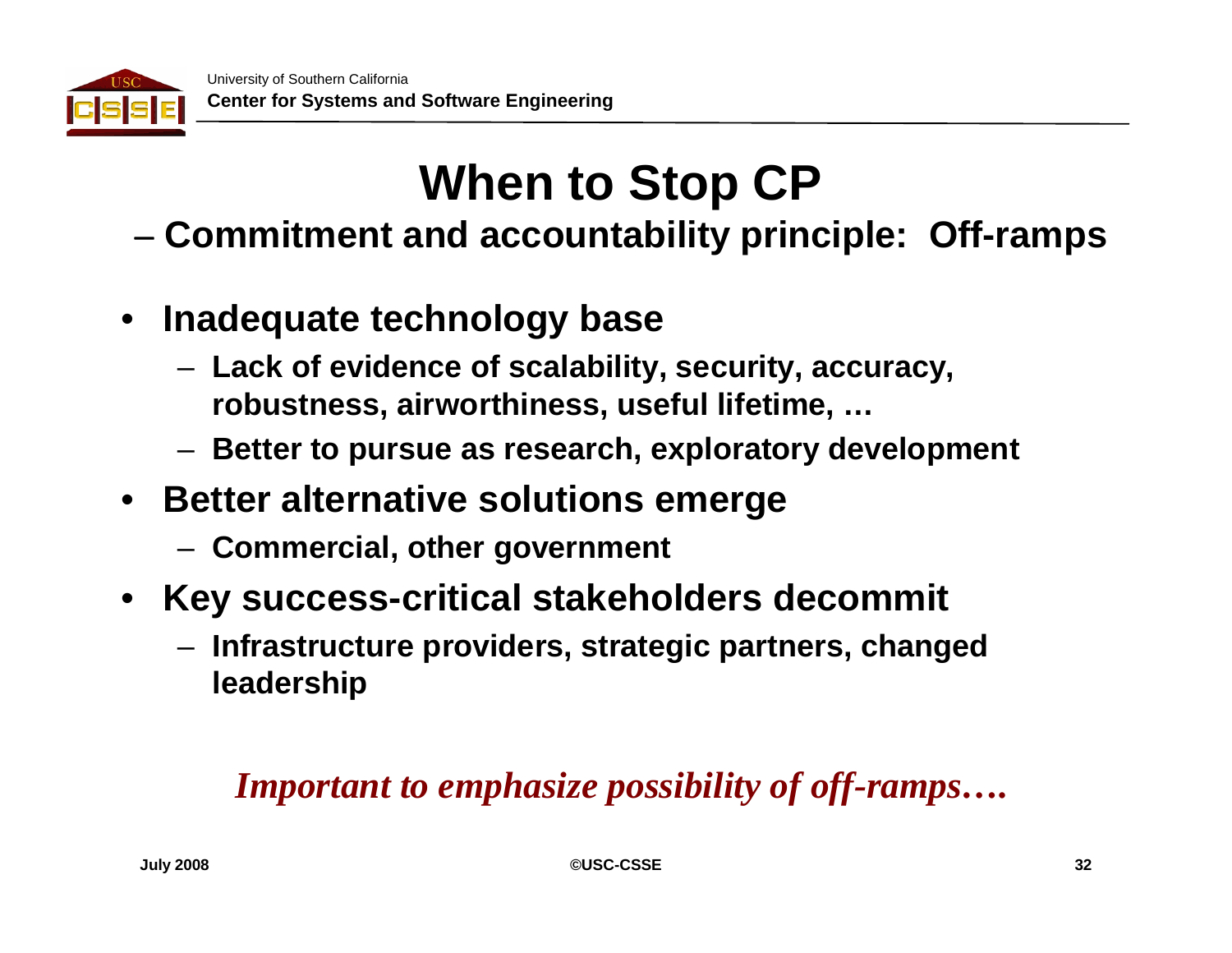

### **Acquiring Organization's ICM-Based CP Plan**

- • **Addresses issues discussed above**
	- **Risk-driven prototyping rounds, concurrent definition and development, continuity of support, stakeholder involvement, off-ramps**
- • **Organized around key management questions**
	- **Objectives (why?): concept feasibility, best system solution**
	- **Milestones and Schedules (what? when?): Number and timing of competitive rounds; entry and exit criteria, including offramps**
	- **Responsibilities (who? where?): Success-critical stakeholder roles and responsibilities for activities and artifacts**
	- **Approach (how?): Management approach or evaluation guidelines, technical approach or evaluation methods, facilities, tools, and concurrent engineering**
	- **Resources (how much?): Necessary resources for acquirers, competitors, evaluators, other stakeholders across full range of prototyping and evaluation rounds**
	- **Assumptions (whereas?): Conditions for exercise of off-ramps, rebaselining of priorities and criteria**
- •**Provides a stable framework for pursuing CP**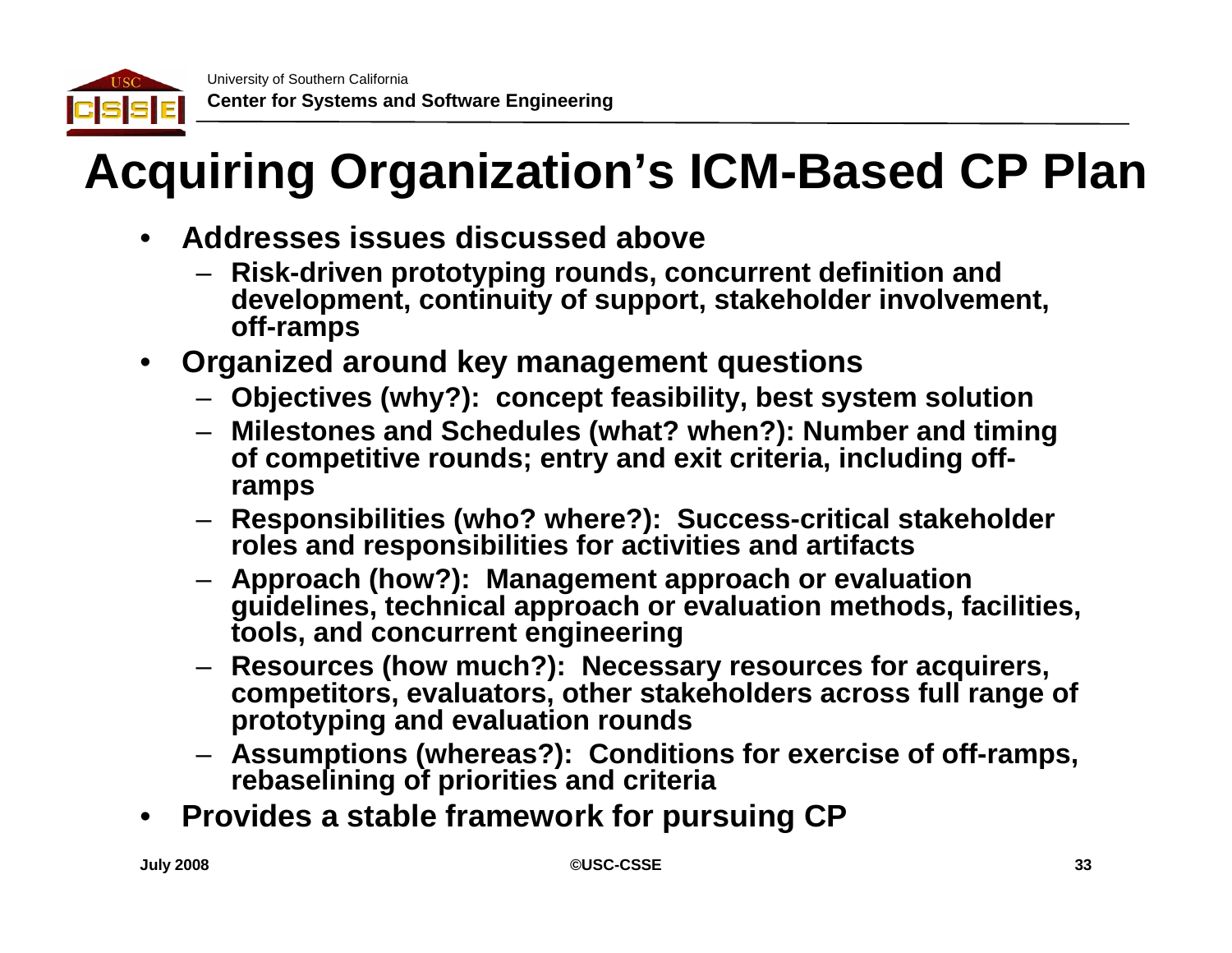

# **Outline**

- **Motivation and Context**
- **Nature of the ICM**
- **Applying ICM Principles to CP**
- **Conclusions, References, Acronyms** –**Copy of Young Memo**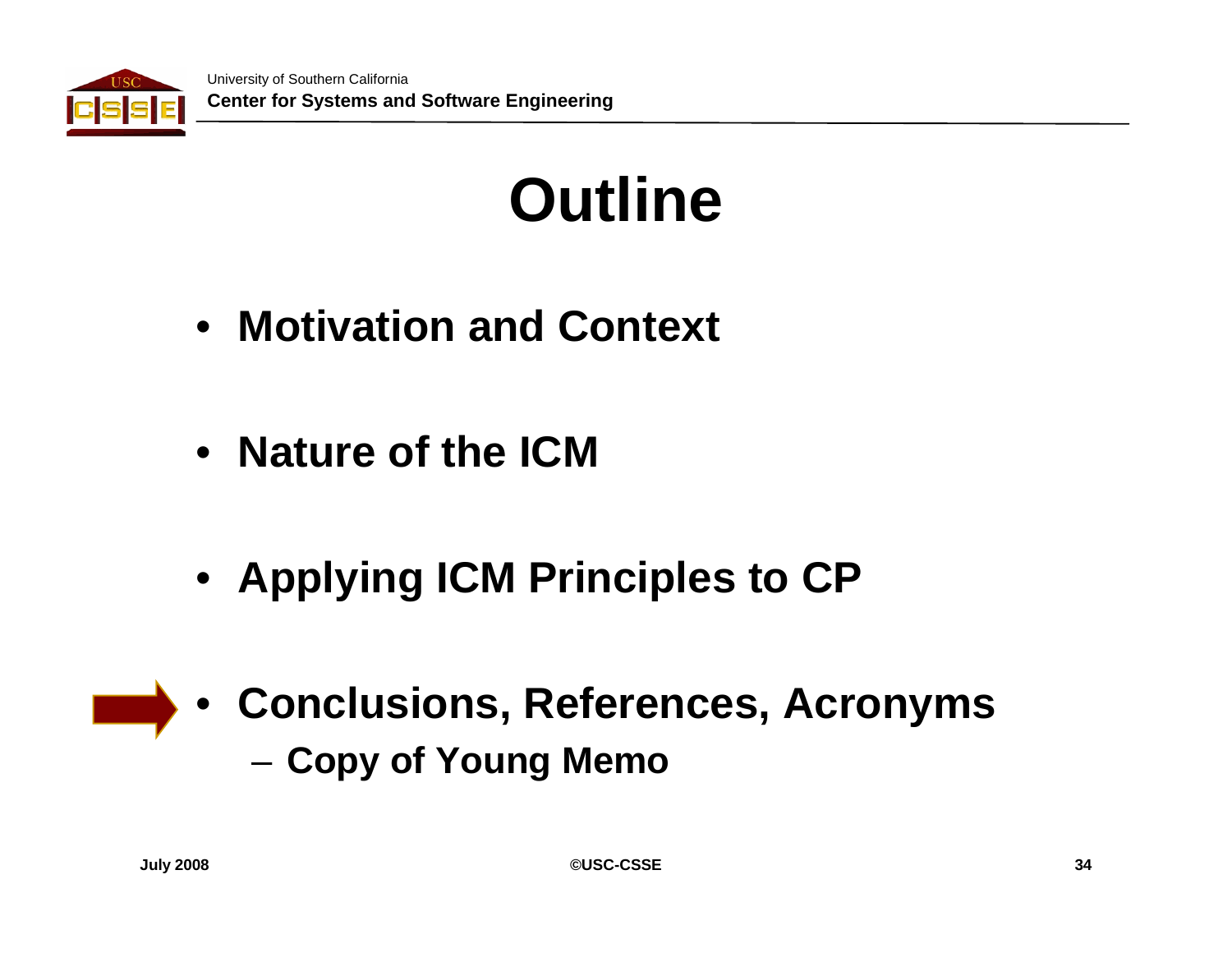

# **CP Conclusions**

- • **CP most effective in reducing technical risk**
	- **If project is low-risk, may not need CP**
		- **May be worth it for teambuilding**
- • **Other significant risks need resolution by Milestone B**
	- **Systemic Analysis DataBase (SADB) sources: management, acquisition, requirements, staffing, organizing, contracting**
- • **CP requires significant, continuing preparation**
	- **Prototypes are just tip of iceberg**
	- **Need evaluation criteria, tools, testbeds, scenarios, staffing, procedures**
- • **Need to sustain CP momentum across evaluation breaks**
	- **Useful competitor tasks to do; need funding support**
- • **ICM provides effective framework for CP plan, execution**
	- **CP value propositions, milestone criteria, guiding principles**
- $\bullet$  **CP will involve changes in cultures and institutions**
	- **Need continuous corporate assessment and improvement of CP-related principles, processes, and practices**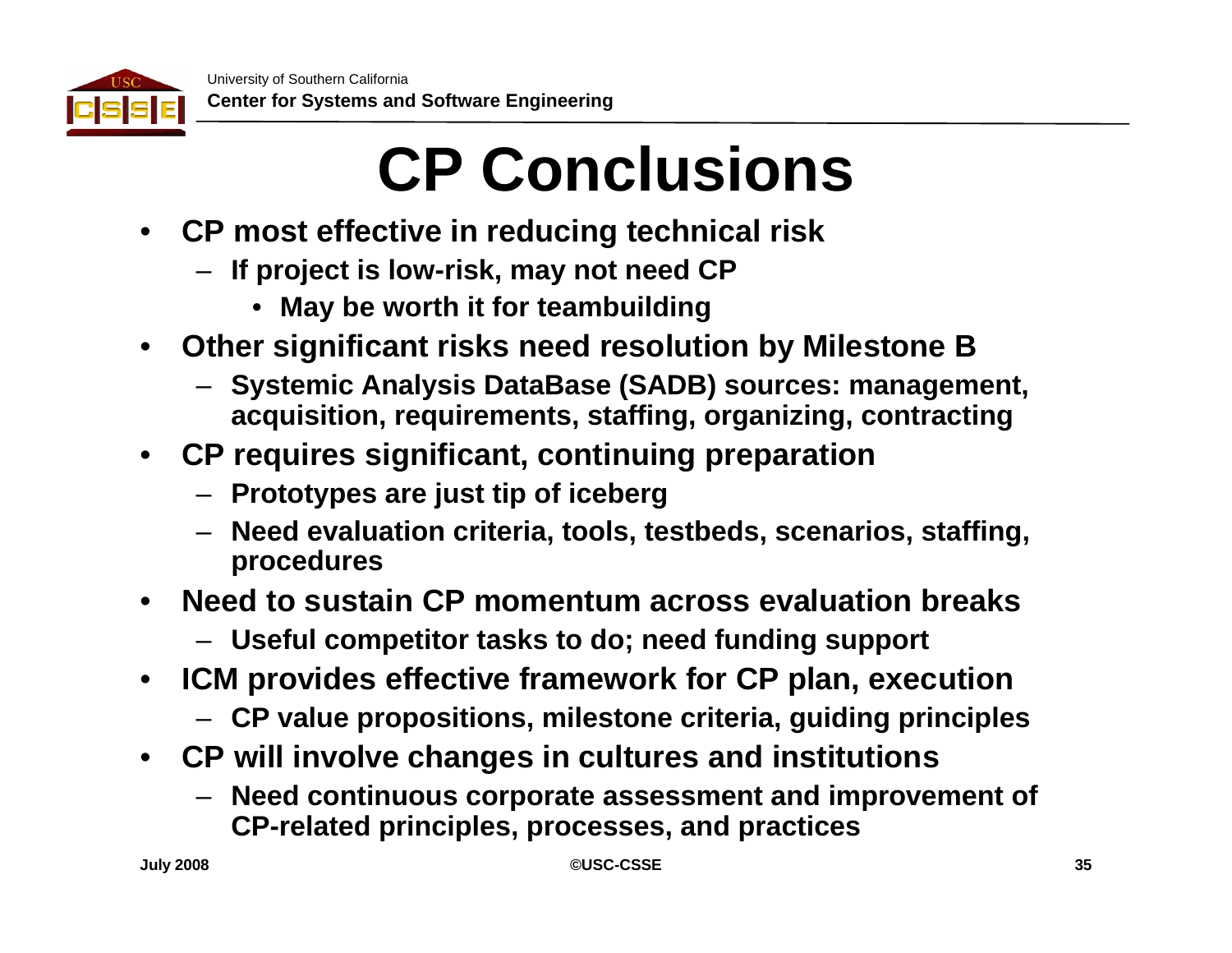

## **References**

- • **Blanchard, B., and Fabrycky, W., Systems Engineering and Analysis, Prentice Hall, 1998 (3rd ed.)**
- • **Boehm, B. and Lane J., "21st Century Processes for Acquiring 21st Century Software-Intensive Systems of Systems." CrossTalk: Vol. 19, No. 5, pp.4-9, 2006.**
- • **Boehm, B., and Lane, J., "Using the ICM to Integrate System Acquisition, Systems Engineering, and Software Engineering," CrossTalk, October 2007, pp. 4-9.**
- $\bullet$  **Boehm, B., and Lane, J., "A Process Decision Table for Integrated Systems and Software Engineering," Proceedings, CSER 2008, April 2008.**
- • **Boehm, B., "Dealing with Uncertainties, Risk, and the Value of Information," Chapters 19-20, Software Engineering Economics, Prentice Hall, 1981.**
- $\bullet$ **Brooks, F. The Mythical Man-Month, Addison Wesley, 1995 (2nd ed.).**
- • **Department of Defense (DoD), Defense Acquisition Guidebook, version 1.6, <http://akss.dau.mil/dag/>, 2006.**
- • **Department of Defense (DoD), Instruction 5000.2, Operation of the Defense Acquisition System, May 2003.**
- • **Department of Defense (DoD), Systems Engineering Plan Preparation Guide, USD(AT&L), 2004.**
- • **Pew, R. W., and Mavor, A. S.,** *Human-System Integration in the System Development Process: A New Look***, National Academy Press, 2007.**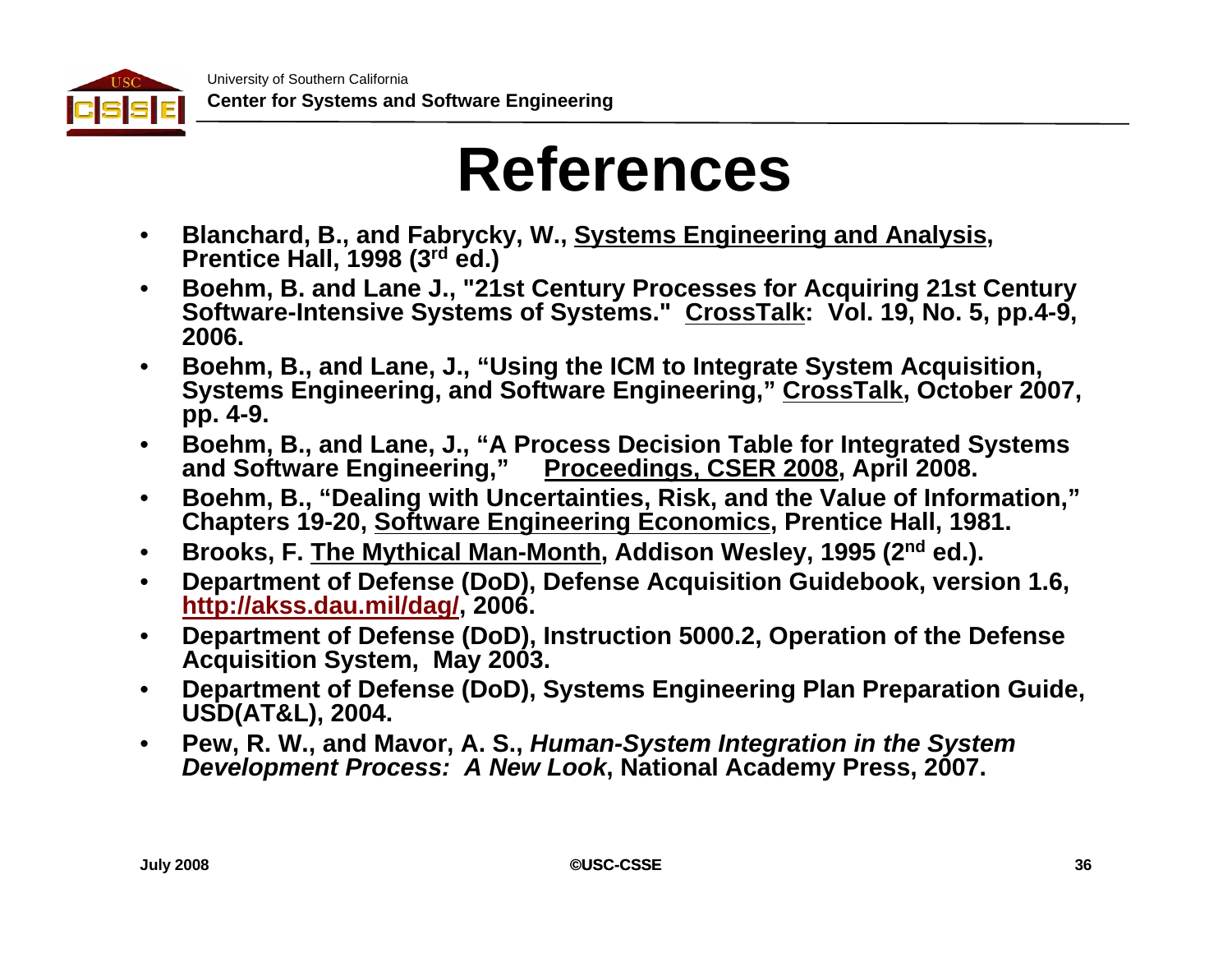

## **List of Acronyms**

- CD Concept Development
- CP Competitive Prototyping
- DCR Development Commitment **Review**
- DoD Department of Defense
- ECR Exploration Commitment Review
- EV Expected Value
- EVNI Expected Value, No Information
- EVPI Expected Value, Perfect Information
- FCR Foundations Commitment Review
- FED Feasibility Evidence Description
- GAO Government Accounting Office

| <b>ICM</b>   | <b>Incremental Commitment Model</b>                         |
|--------------|-------------------------------------------------------------|
| <b>KPP</b>   | <b>Key Performance Parameter</b>                            |
| <b>MBASE</b> | Model-Based Architecting and<br><b>Software Engineering</b> |
| <b>OCR</b>   | <b>Operations Commitment</b><br>Review                      |
| P(FN)        | <b>Probability of False Negatives</b>                       |
| P(FP)        | <b>Probability of False Positives</b>                       |
| RE           | <b>Risk Exposure</b>                                        |
| <b>RUP</b>   | <b>Rational Unified Process</b>                             |
| V&V          | <b>Verification and Validation</b>                          |
| VB           | Value of Bold approach                                      |
| <b>VBS</b>   | <b>VB</b> for success                                       |
| <b>VBF</b>   | VB for failure                                              |
| VC           | Value of Conservative approach                              |
| VCR          | <b>Valuation Commitment Review</b>                          |